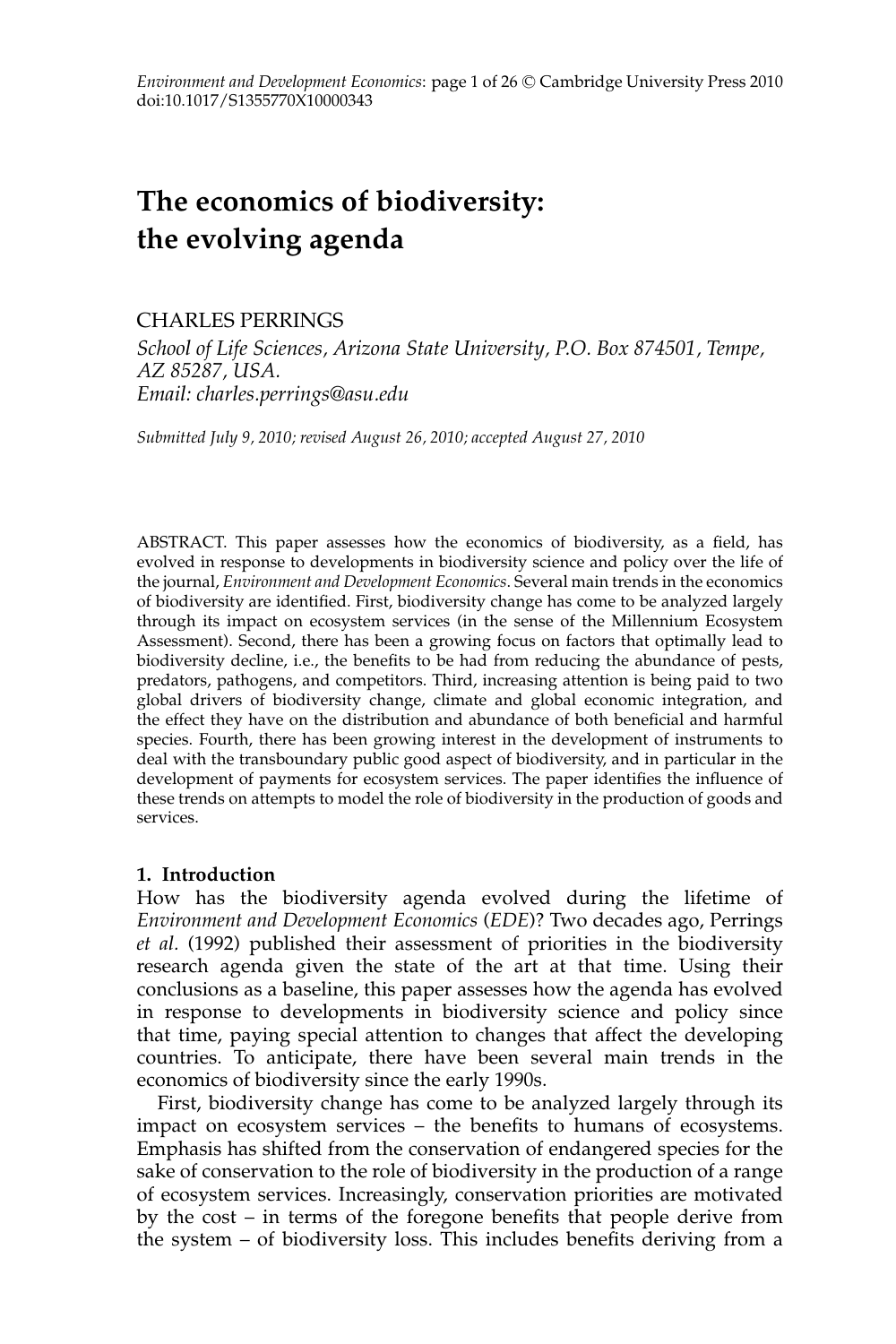sense of moral stewardship toward other species but is not limited to that. It also includes: a) the production of foods, fuels, fibers, water, genetic resources, and chemical compounds; b) human, animal, and plant health benefits; c) recreation, renewal, aesthetic, and spiritual satisfaction; and d) the buffering of many ecological processes and functions against the effects of environmental variation.

Second, there has been a growing appreciation that the diversity of species is a source not just of benefits but also of costs. Many of the benefits that people derive from ecosystems depend upon reducing the abundance of pests, predators, pathogens, and competitors. HIV AIDS and SARS, smallpox and rinderpest have a different impact on human well being than the panda, the bald eagle, the ring-tailed lemur, or the giant redwood. Along with this has come a deeper understanding of the factors behind actions that reduce the diversity of species, and the tradeoffs involved in conservation decisions.

Third, while much research still focuses on habitat conversion driven by population and economic growth as the primary drivers of biodiversity change, there is growing awareness that other factors are important. Climate change and the closer integration of the global economic system are recognized as major drivers of biodiversity change. Both are altering not only the abundance but also the distribution of species across the planet. At the same time, we have a deeper understanding of the effects of economic growth on biodiversity. Although evidence on the link between poverty and environmental change generally remains mixed, it has become increasingly clear that the loss of many genera is a seemingly unavoidable cost of income growth in the least-developed economies.

Fourth, although work on traditional policy instruments to internalize the biodiversity externalities continues, there has been growing interest in the development of instruments to deal with the transboundary public good aspect that characterizes many biodiversity issues. This includes both the design of institutions for the governance of biodiversity as a transboundary public good and the development of mechanisms such as systems of payments for ecosystem services (PES) that change the payoff to local conservation, production or pest control decisions in developing countries that yield wider benefits.

Of these, only the importance of ecosystem services was fully anticipated two decades ago. Perrings *et al*. (1992) began their review with the statement:

In our opinion the greater part of the biodiversity problem concerns the relation between biodiversity and the ecological services obtained from the biosphere by humanity. The problem here is to maintain that level of biodiversity, which will guarantee the resilience of ecosystems on which not only human consumption and production but also existence depends.

They argued that the value of biological resources, like that of other inputs, derives from the value of the goods and services they produce. Moreover, the value of biodiversity, the mix of species, derives both from the complementarity and substitutability between species as inputs in the production of ecosystem services, and from a portfolio effect on production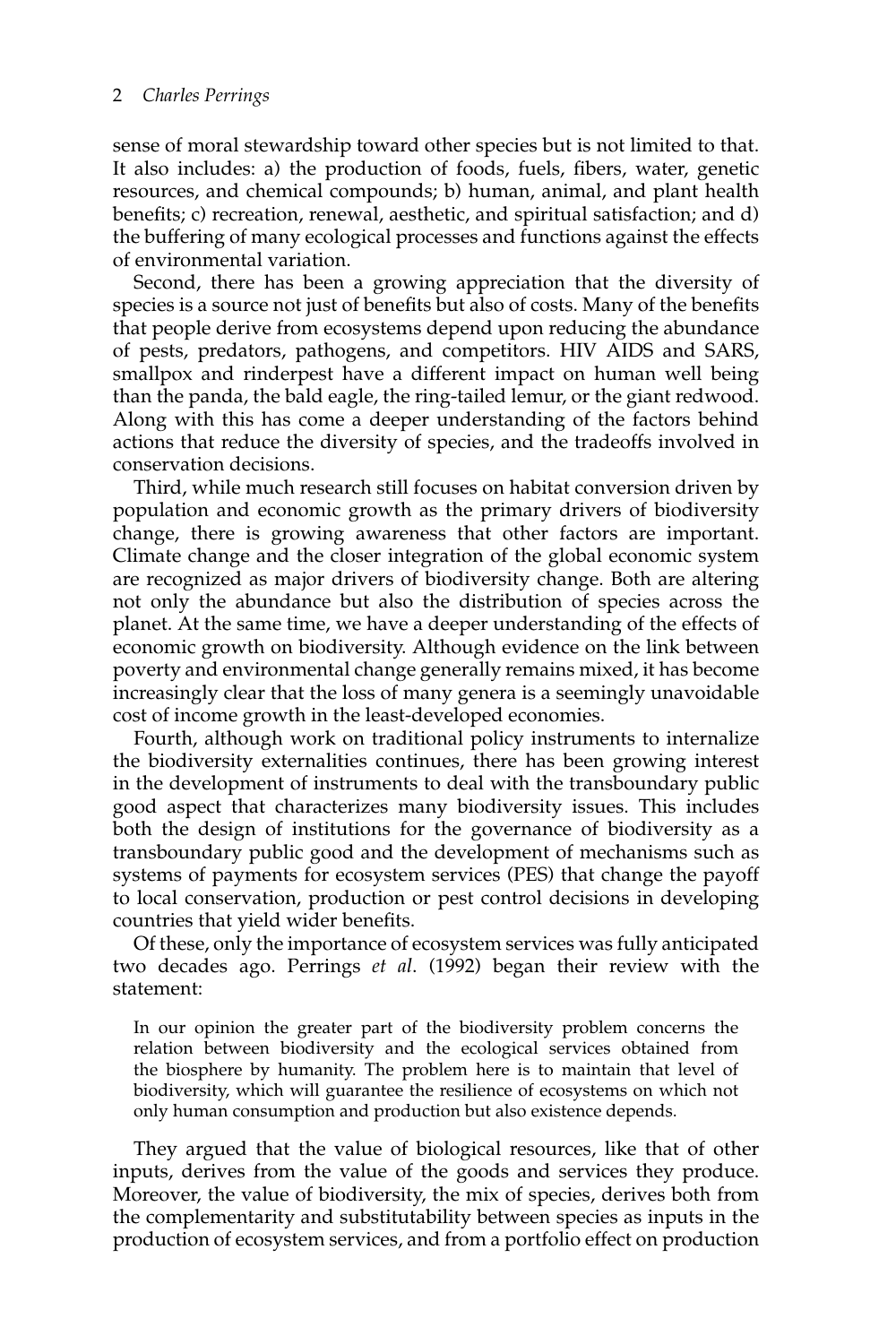risks. In particular, they argued the importance of maintaining sufficient biodiversity to protect the resilience of ecological systems – their capacity to function over a range of environmental conditions. Both arguments are reflected in the literature since that time.

The other trends that have characterized the literature on the economics of biodiversity over the last two decades have been stimulated by developments both in the science of biodiversity and in the governance of global environmental resources. The deepening understanding of climate change has fundamentally altered the landscape of both environmental science and environmental economics. At the same time the growing focus on microbial communities in biology – and especially on zoonoses and pathogens more generally – has altered the landscape of biodiversity science and biodiversity economics. These trends have had a profound effect on what is being studied.

In this paper, I consider how the field has evolved over the life of *EDE*. It is an appropriate moment to be doing this. The international community has recently agreed to establish an Intergovernmental Science-Policy Platform on Biodiversity and Ecosystem Services (IPBES) to monitor changes in the biosphere with potential implications for human well being. At the heart of the issues involved are the tensions between the multiple roles of biodiversity – the fact that there are tradeoffs between the conservation, production, and biosecurity agendas. Environmental, resource, and ecological economics have a fundamental role to play in elucidating the nature of those tradeoffs and the social opportunity cost of the options under consideration.

#### **2. Biodiversity, production, and conservation**

Perhaps the most profound change in the field has been the emergence of ecosystem services as the primary motivation for the conservation of biodiversity. The Convention on Biological Diversity (1993) was conceptualized as an agreement to secure both conservation and the sustainable use of biodiversity. In practice, however, it has interpreted sustainable use rather narrowly to mean the sustainable use of genetic resources. The publication of the Millennium Ecosystem Assessment (2005) made it clear that the array of services supported by biodiversity extend well beyond production of the genetic material embodied in distinct species. The Millennium Ecosystem Assessment (MA) defined ecosystem services to include the full array of benefits people obtain from ecosystems, distinguishing four broad benefit streams: the provisioning, cultural, regulating, and supporting services.

The MA defined the provisioning services to include the products of renewable biotic resources including foods, fibers, fuels, water, biochemicals, medicines, pharmaceuticals, as well as the genetic resources of interest to the Convention on Biological Diversity (CBD). Some of these products are directly consumed and are subject to well-defined property rights, implying that they are priced in the market. Others are not. It defined cultural services to include a range of largely nonconsumptive uses of the environment including: (a) the spiritual, religious, aesthetic, and inspirational benefits that people derive from the 'natural' world; (b) the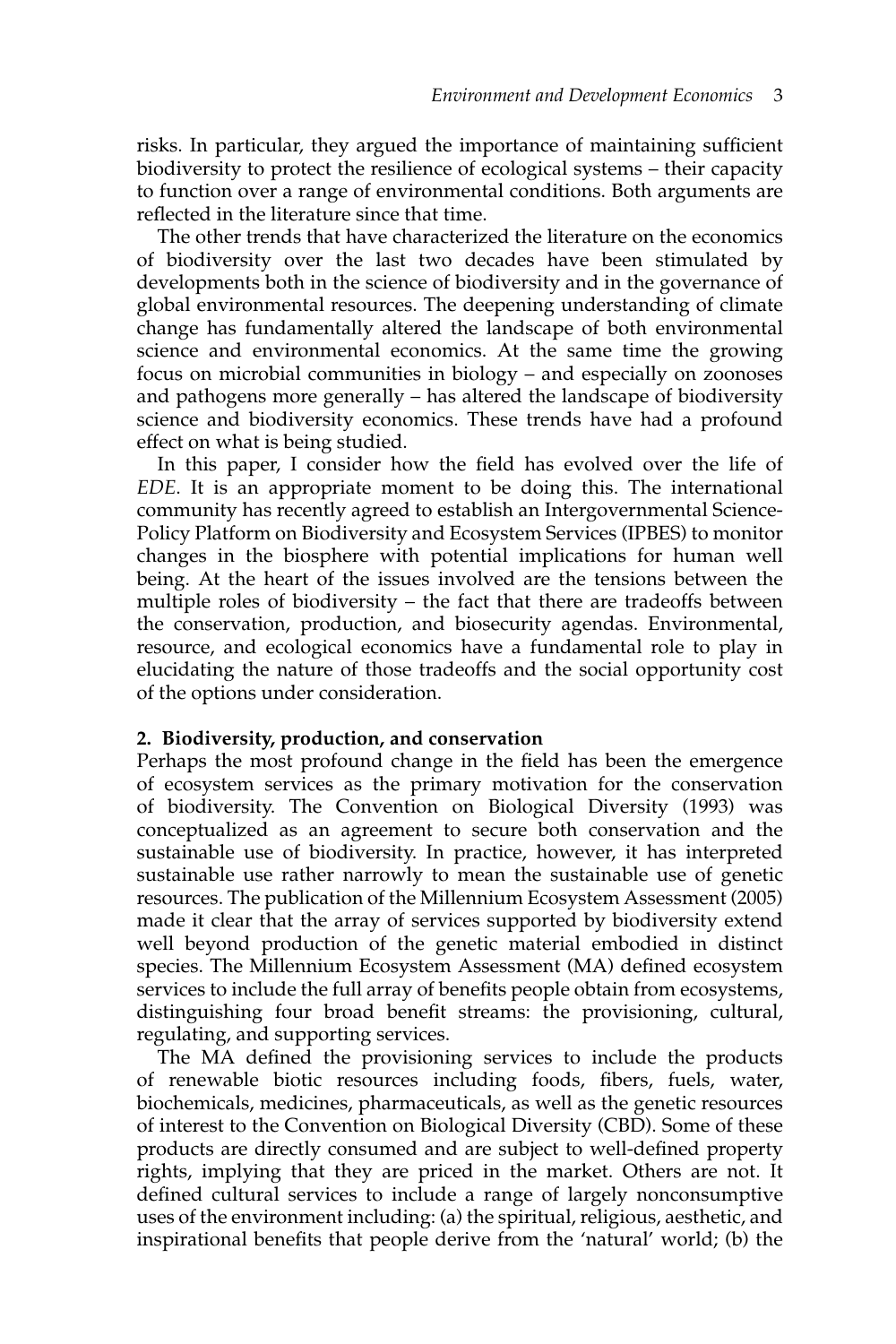value to science of the opportunity to study and learn from that world; and (c) the market benefits of recreation and tourism. The supporting services comprise the main ecosystem processes that underpin all other services, such as soil formation, photosynthesis, primary production, nutrient, carbon, and water cycling. These services play out at very different spatial and temporal scales, extending from the local to the global, and over time periods that range from seconds to hundreds of years. Finally, the regulating services were defined to include air quality regulation, climate regulation, hydrological regulation, erosion regulation or soil stabilization, water purification and waste treatment, disease regulation, pest regulation, and natural hazard regulation.

Even though the end product of many provisioning services is a particular commodity – grain, meat, water, fuel, medicine – the MA underscored the fact that their production depends on a combination of biotic and abiotic inputs. In particular, variability in the supply of provisioning services depends on the role of biodiversity in moderating the effects of environmental variation. In fact, this role of biodiversity defines the regulating services. They limit the effect of stresses and shocks to the system. As with the supporting services they operate at widely differing spatial and temporal scales. So, for example, the morphological variety of plants in an alpine meadow offers strictly local benefits in terms of reduced soil erosion, while the genetic diversity of crops in global agriculture offers a global benefit in terms of a lower spatial correlation of the risks posed by climate or disease.

From an economic perspective, the fact that biodiversity is valued through its role in providing an array of ecosystem services has two main implications. The first is that the value of biodiversity derives from the value of the final goods and services it produces. Biodiversity is treated as an input into the production of these final goods and services. The second is that this requires specification of production functions that embed the ecosystem processes and ecological functions that connect biodiversity and ecosystem services.

This has posed significant challenges to both ecological and economic science. While the last two decades have seen real advances in understanding of biodiversity-ecological functioning-ecosystem services relationships, this is still very much work in progress. Vitousek and Hooper's (1993) speculative projection of the impact on ecological functioning of biodiversity loss has stimulated a whole new field of ecology, many of the results of which are reported in Loreau *et al.* (2002) and Naeem *et al.* (2009). It has led to a deeper understanding of the role of species in ecological functioning, and the relation between ecological functioning and the production of ecosystem services. Species are related through functional traits that make them more or less 'redundant' in executing particular ecological functions. Individual species are highly redundant (near perfect functional substitutes for other species) if they share a full set of traits with those other species, Conversely, they are 'singular' if they possess a unique set of traits (Naeem, 1998). Species are also related through ecological interactions – trophic relationships, competition, parasitism, facilitation, and so on – that make them more or less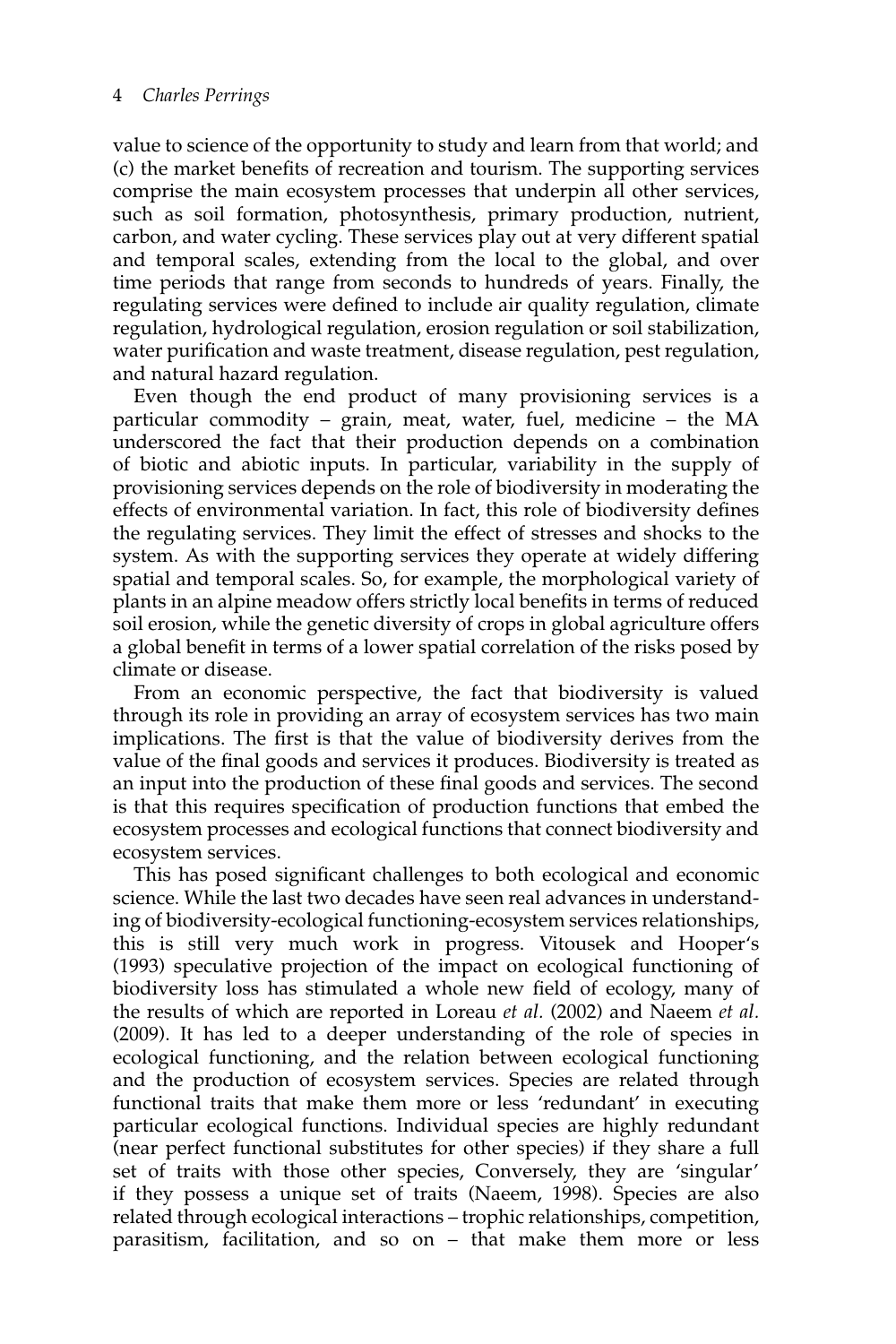complementary in executing ecological functions (Thebault and Loreau, 2006).

Understanding the value of species that support particular ecological functions requires an understanding of both their substitutability and complementarity in the performance of these functions. It also requires an understanding of the way in which the simplification of ecosystems for agriculture, forestry, fisheries, etc. affects both the functions they perform and the interactions between functions. The simplification of agroecosystems to privilege particular crops or livestock strains necessarily affects the array of services that system delivers, partly because the number of functions performed increases with the number of species (Hector and Bagchi, 2007), and partly because each species in a system typically performs multiple functions (Díaz *et al*., 2007). Ecosystems are systems of 'joint production'. Individual systems generate multiple services. It follows that part of the cost of simplification is the ecosystem services foregone as a result. Industrial agriculture has significantly increased yields per hectare, but it has also significantly reduced a range of other ecosystem services including water supply, water quality, habitat provision, pollination, and soil erosion control (Millennium Ecosystem Assessment, 2005).

Superimposing the commodity-specific production functions that relate output of marketed commodities to both marketed inputs and the underlying ecological processes adds another layer of complexity. Not surprisingly, the specification and estimation of ecological-economic production functions that capture both the jointness of the production of ecosystem services, the interactions between services, and the impact of changes in the relative abundance of species is still in its infancy. The canonical bioeconomic models developed by Clark *et al.* (1979) to understand the exploitation of marine mammals and fisheries clarified the conditions required for the optimal extraction of particular populations, establishing the capital theoretic basis for exploiting biological stocks. But they did not address the problem of biodiversity change. The extension of this work to consider the exploitation of multiple species has addressed one – albeit important – dimension of the biodiversity problem. There is now a body of literature exploring the optimal management of systems in which multiple species of differing value are exploited directly or indirectly (Perrings and Walker, 1997, 2005; Brock and Xepapadeas, 2002; Eichner and Pethig, 2005; Tilman *et al.*, 2005).

The conservation problem has been dealt with in a number of different ways. A widespread approach is to identify the expected opportunity cost of activities that threaten biodiversity, and to estimate the point at which the benefits of conservation are equal to the costs (Norton-Griffiths and Southey, 1995; Norton-Griffiths, 2000; Johannesen and Skonhoft, 2005; Johannesen, 2006). A variation on this theme is the treatment of species deletion as an optimal stopping problem (Batabyal, 1998). These are, however, strictly partial equilibrium approaches. The most general treatment of the problem has been the work of Tschirhart and colleagues. They have used a modified computable general equilibrium model of predator-prey and competitive relationships applied to an Alaskan marine food web and the Alaskan economy (Finnoff and Tschirhart, 2003a, b), an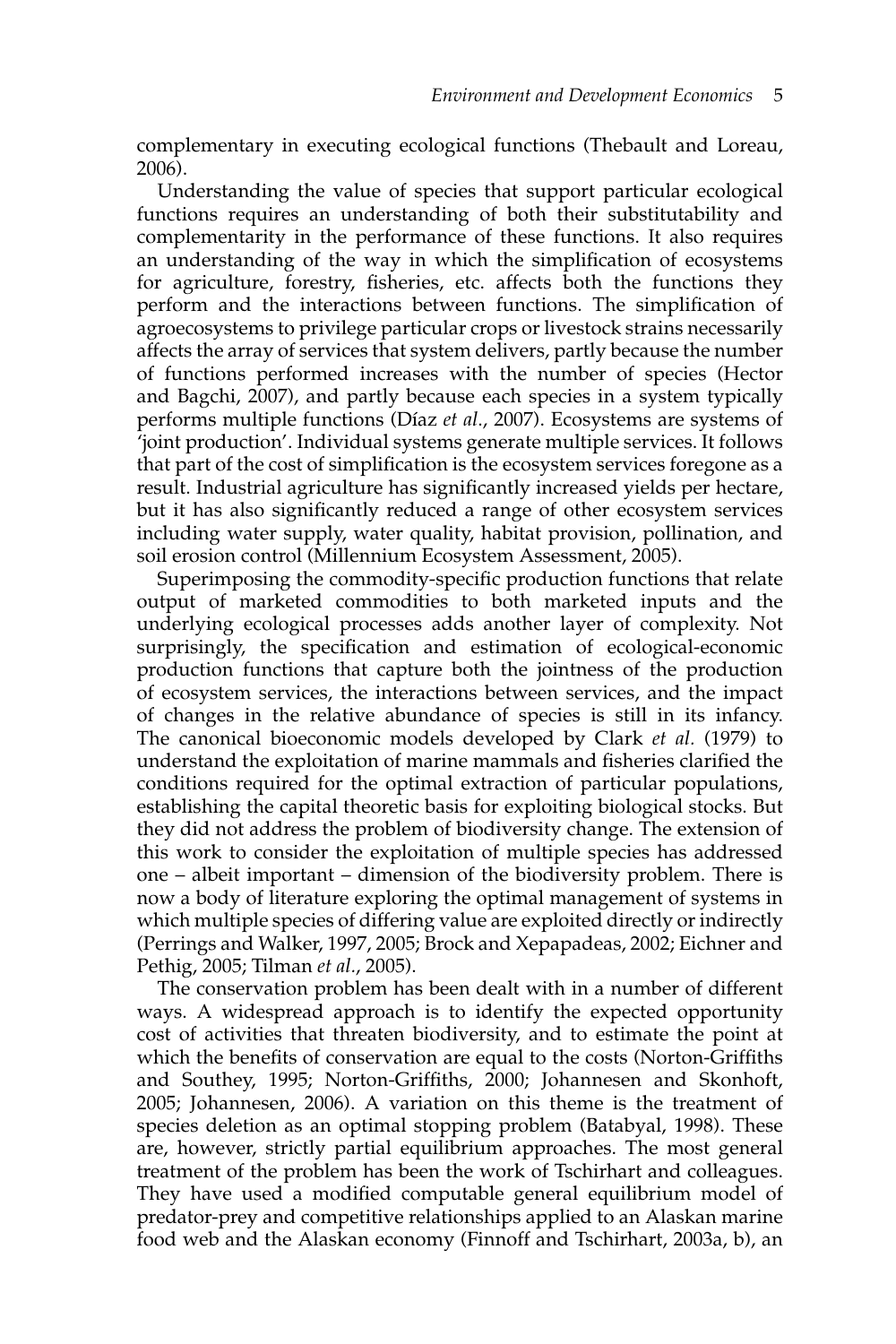early 20th century rodent invasion in California (Kim *et al.*, 2007), invasions of sea lamprey in the Great Lakes, invasions of leafy spurge in the Western US, and plant competition generally (Finnoff and Tschirhart, 2005). Within this work, the conservation problem has been modeled by identifying demand for the level of biodiversity in a system relative to some reference level. Eichner and Tschirhart (2007), for example, introduce a measure labeled the divergence from 'natural biodiversity' – the reference point:

$$
s = s(\mathbf{h}) = -\sum_{i=1}^{N} \left( \frac{n_i (\mathbf{h}) - n_i (0)}{n_i (0)} \right)^2,
$$
 (1)

in which *s* is a measure of deviation from the reference point – 'natural' biodiversity in this case, **h** is a vector of consumption (effort that reduces the abundance of each species),  $N$  is the total number of species,  $n_i$ (**h**) is the population of species *i* as a function of consumptive use, and  $n_i(0)$  is the 'natural' steady-state population of species *i*. If there is no consumptive use, then  $h = 0$  and  $s = 0$ . They assume that the desired value of this measure is zero, and that this is independent native species richness. Society is assumed to have preferences over the reference state, along with manufactured goods and the consumption of species, implying a welfare function of the form:

$$
W(\mathbf{x}, \mathbf{h}, s(\mathbf{h})), \tag{2}
$$

where **x** is a vector of manufactured goods, and other variables are as previously described. The general equilibrium ecosystem model captures the interactive effects of changes in the abundance of particular species.

In a variation on the same theme, Brock and Xepapadeas (2002) identify the difference between the outcomes associated with the privately and socially optimal management of a system in which private decision-makers focus on the management of individual patches, but social welfare depends on the composition of all patches. As in the Tschirhart problem, welfare derives both from harvesting and from the state of the ecosystem. Unlike the Tschirhart problem, they take only resource-based interactions among species into account.

Their approach is as follows. Let  $i = 1, \ldots, n$  species exist in a given patch of land, and suppose that their growth is limited by resources  $j = 1, \ldots, r$ . So  $\mathbf{r}_c(t) = (r_{1c}(t), \dots, r_{rc}(t))$  is a vector of available resources in patch *c* at time *t*;  $\mathbf{s}_c(t) = (s_{1c}(t), \ldots, s_{rc}(t))$  is a vector of the biomass of species in the patch at the same time; and  $\mathbf{s}_{-c}(t) = (s_{1-c}(t), \ldots, s_{r-c}(t))$  is a vector of the biomass of species in all other patches. Competition for resources among species in each patch is described by the system of differential equations:

$$
\frac{\dot{s}_{ic}}{s_{ic}} = f_{ic} (\mathbf{s}_c, \mathbf{s}_{-c}) g_{ic} (\mathbf{r}_c, d_{ic}), b_{ic} (0) = b_{ic}^0 > 0
$$
\n(3)

$$
\dot{r}_{jc} = k_{jc} (\mathbf{r}_c, \mathbf{r}_{-c}) - d_{jc} (\mathbf{s}_c, \mathbf{s}_{-c}, \mathbf{r}_c, \mathbf{r}_{-c}), r_{jc} (0) = r_{ic}^0 > 0 \tag{4}
$$

in which (3) describes the net rate of growth of the biomass of species *i* in patch *c*, and reflects the dependence of the growth rate of each species on resource availability in all patches. In the steady state,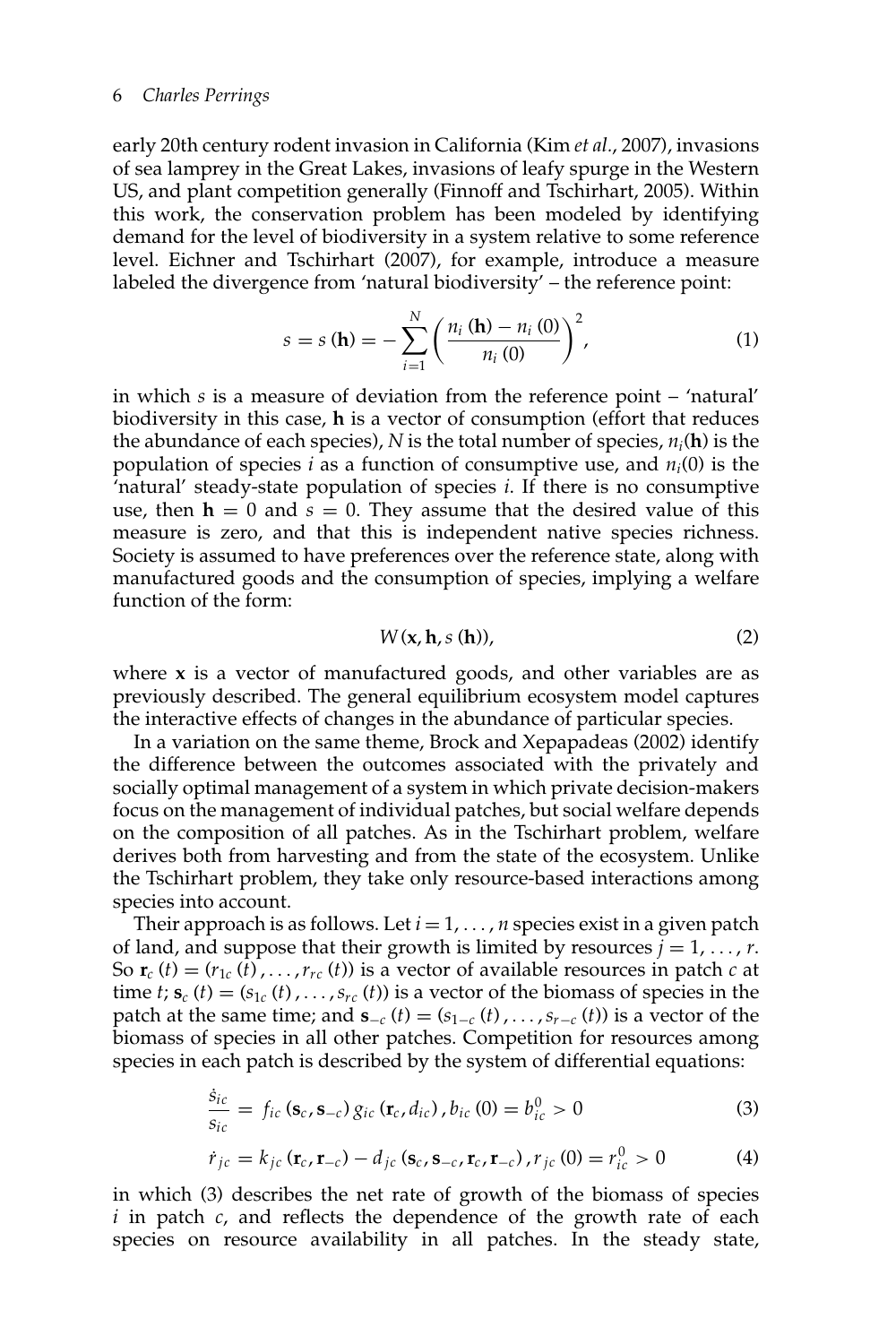$\dot{\bf{s}} = 0$ . The function  $g_{ic}$  ( ${\bf r}_c, d_{ic}$ ) captures the effects of resource availability in the patch on a species' rate of growth, with *dic* being a natural mortality. The effect of growth by one species on others is described by the function  $f_{ic}$  ( $\mathbf{s}_c$ ,  $\mathbf{s}_{-c}$ ). Equation (4) describes the resource dynamics.  $k_{ic}$  ( $\mathbf{r}_{c}$ , $\mathbf{r}_{-c}$ ) is the amount of the resource supplied at time *t* in patch *c* and  $-d_{jc}$  ( $\mathbf{s}_c$ ,  $\mathbf{s}_{-c}$ ,  $\mathbf{r}_c$ ,  $\mathbf{r}_{-c}$ ) is consumption of the resource by all species. This is a generalization of a multispecies Kolmogorov model (Murray, 2002). The inclusion of the resource dynamics equation makes it possible to analyze the effect of species competition on resource availability. In equilibrium  $\dot{\mathbf{s}} = \dot{\mathbf{r}} = 0$ , at which point the biomass vector  $\mathbf{s}_c^e$  describes the equilibrium biodiversity in patch *c* and **s** describes the equilibrium biodiversity of the whole system. Tilman's resource model (Tilman, 1982, 1988; Pacala and Tilman, 1994) is a special case of this generalized model. Note that each species affects all other species only through its effects on the availability of the limiting resource. There are no interactions among neighboring patches. The driving force behind changes in the abundance of species is competitive exclusion. So if all species are ranked according to their  $r_{ic}^e$  such that  $r_{1c}^e < r_{2c}^e < \cdots < r_{nc}^e$  species one will displace all other species in equilibrium. In an ecosystem with heterogeneous patches, the exclusion principle will provide a *c*-specific monoculture with a dominant *c*-competitor. Environmental heterogeneity within patches, on the other hand, will lead to the coexistence of species (higher levels of biodiversity) at equilibrium (Pacala and Tilman, 1994).

In the private problem, agents are assumed to derive utility from harvest alone, implying a utility function of the form:

$$
U\left(\mathbf{x}\left(t\right),\mathbf{h}\left(t\right)\right) \tag{5}
$$

subject to the net growth rate of species and 'resources'. Maximization of (5) subject to (3)–(4) implies that management focuses only on species that can provide commercially valuable biomass for harvesting. In the social problem, welfare depends not only harvest, but also on the state of biodiversity in the system, i.e.,

$$
W(\mathbf{x}(t), \mathbf{h}(t), \mathbf{s}(\mathbf{h}, t)).
$$
 (6)

That is, it supposes that the flow of benefits depends on both consumptive (harvest) and nonconsumptive activities.

The results in both cases converge with a more recent attempt to model the joint effects of 'harvest' and landscape structure on species richness (Brock *et al.*, 2010). This work assumes a density-dependent growth function for each of *m* species, modified in two important ways. One is to include density-independent additive terms to capture direct anthropogenic changes in the biomass of species – both 'harvest' and 'imports' from outside the system or direct losses due to 'imports' (*sensu*) (Norberg *et al.*, 2001). The other is to include the effect of ecological heterogeneity in the density-dependent terms. Suppressing time arguments, the growth of the *i*th of *m* species in the system is described by

$$
s_i = s_i \left[ r_i \left( 1 - \left( \frac{e(L)^2 s_i}{K / \varphi_i(m)} + \left( \frac{(1 - e(L))S}{K} \right) \right) \right) - d_i - a_i \mathbf{1}_i \right],\tag{7}
$$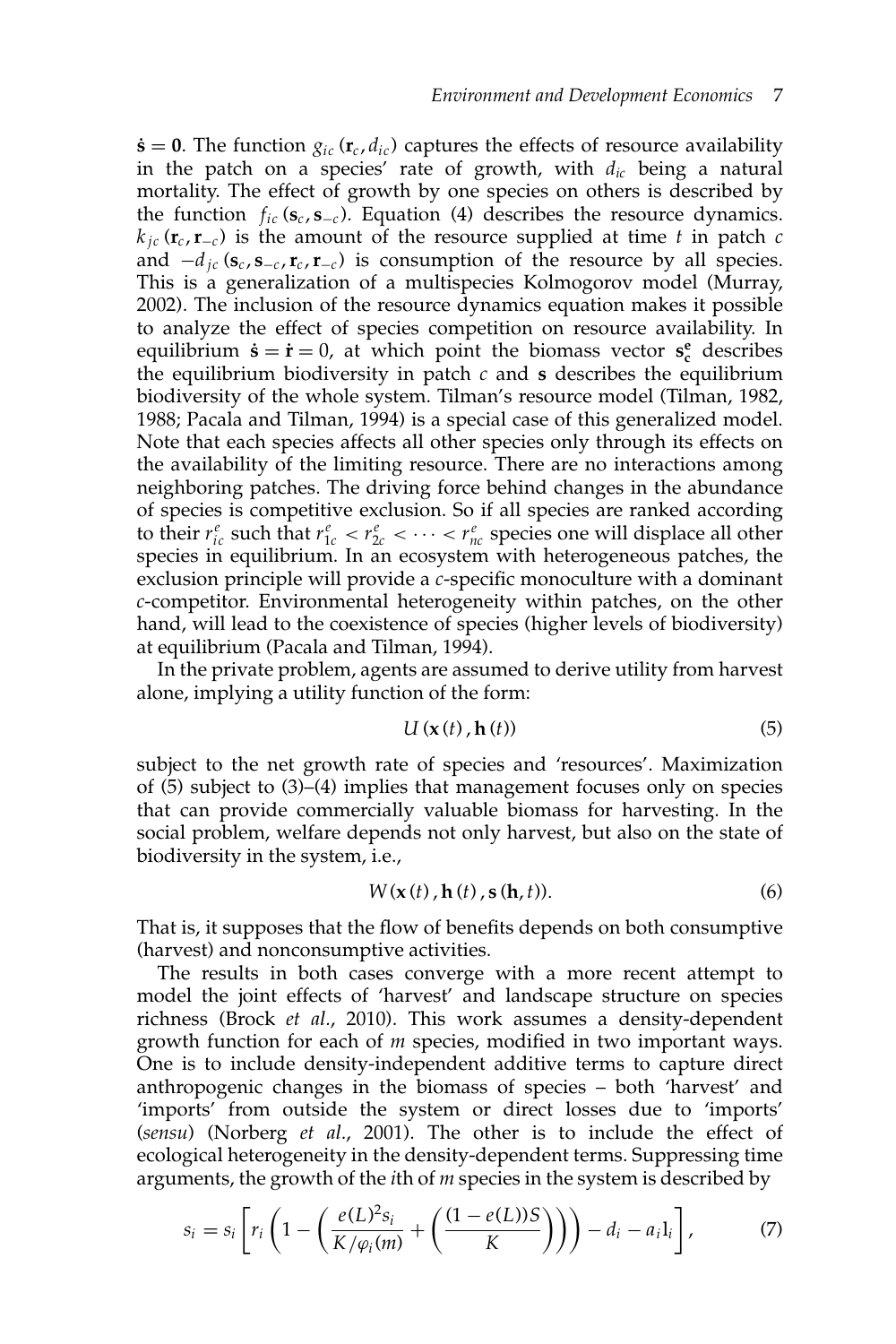where  $s_i$  is biomass of the *i*th species at time  $t_i$ ;  $\sum_{i=1}^{m} s_i = S$  is aggregate biomass of the *m* species that defines the natural resource base of the economy;  $r_i$  is the intrinsic rate of growth of the *i*th species;  $d_i$  is the density-independent mortality rate, and  $a_i \ell_i$  is the rate of 'harvest' or depletion due to exploitation – a product of the share of available labor committed to that activity,  $\ell_i$ , and a measure of the effectiveness of 'harvest' effort,  $a_i$ ,  $\sum_{i=1}^m \ell_i = L$ ,  $0 \le L \le 1$  is the share of the labor force committed to exploitation of the natural resource base. *K* is the maximum carrying capacity of the ecosystem in terms of biomass, and  $0 \le e(L) \le 1$  is an index of environmental heterogeneity.

If the system is perfectly homogeneous, then  $e = 0$  and the equation of motion collapses to a standard logistic model in which the competitive dominant excludes all other species. If it is perfectly heterogeneous, then  $e = 1$  and the *i*th species accesses  $K/\varphi_i(m)$  of the system-level carrying capacity. In general, the expression  $\varphi_i$  (*m*) *e* (*L*) determines the share of carrying capacity accessed by the *i*th species as a function of both the degree of heterogeneity of the landscape and the number of competing species in the system. They show that the number of species that can coexist in the system is increasing in the degree of environmental heterogeneity. If the system is extremely homogeneous  $(e = 0)$ , the steady-state stock of the sole surviving species will converge to the maximum potential biomass of that species net of harvest. All other species will be driven to extinction. The share of the labor force committed to harvest that species will be equal to *L*. If the system is extremely heterogeneous ( $e = 1$ ), the steadystate stock of the *i*th species will converge to the maximum potential biomass of that species in the patch within, which it is the competitive dominant species. The share of the labor force committed to harvest the *i*th species will be increasing in the natural regeneration rate of the *i*th species and decreasing in the technical efficiency of harvest. For intermediate levels of heterogeneity,  $(0 < e < 1)$ , the steady stock of species that are competitive dominants in existing patches converge to their maximum potential biomass net of 'harvest', and otherwise will fall to zero. The social problem in this case is to maximize the net benefits deriving from biodiversity by choice of

$$
Max_{L} \int_{t=0}^{\infty} W(\mathbf{h}(L), \mathbf{q}(\mathbf{h}, L, \mathbf{s})) e^{-\delta t} dt.
$$
 (8)

They show that the degree of environmental heterogeneity at the social optimum will be greater than the degree of environmental heterogeneity at the private optimum if the marginal impact of labor on heterogeneity is positive and will be less than the degree of environmental heterogeneity at the private optimum if the marginal impact of labor on heterogeneity is positive.

The main point is that declining environmental heterogeneity implies declining habitat for specialist species. Activities that make the environment more heterogeneous increase the level of species diversity; activities that make the environment less heterogeneous have the opposite effect. Land users make decisions that affect the heterogeneity of the land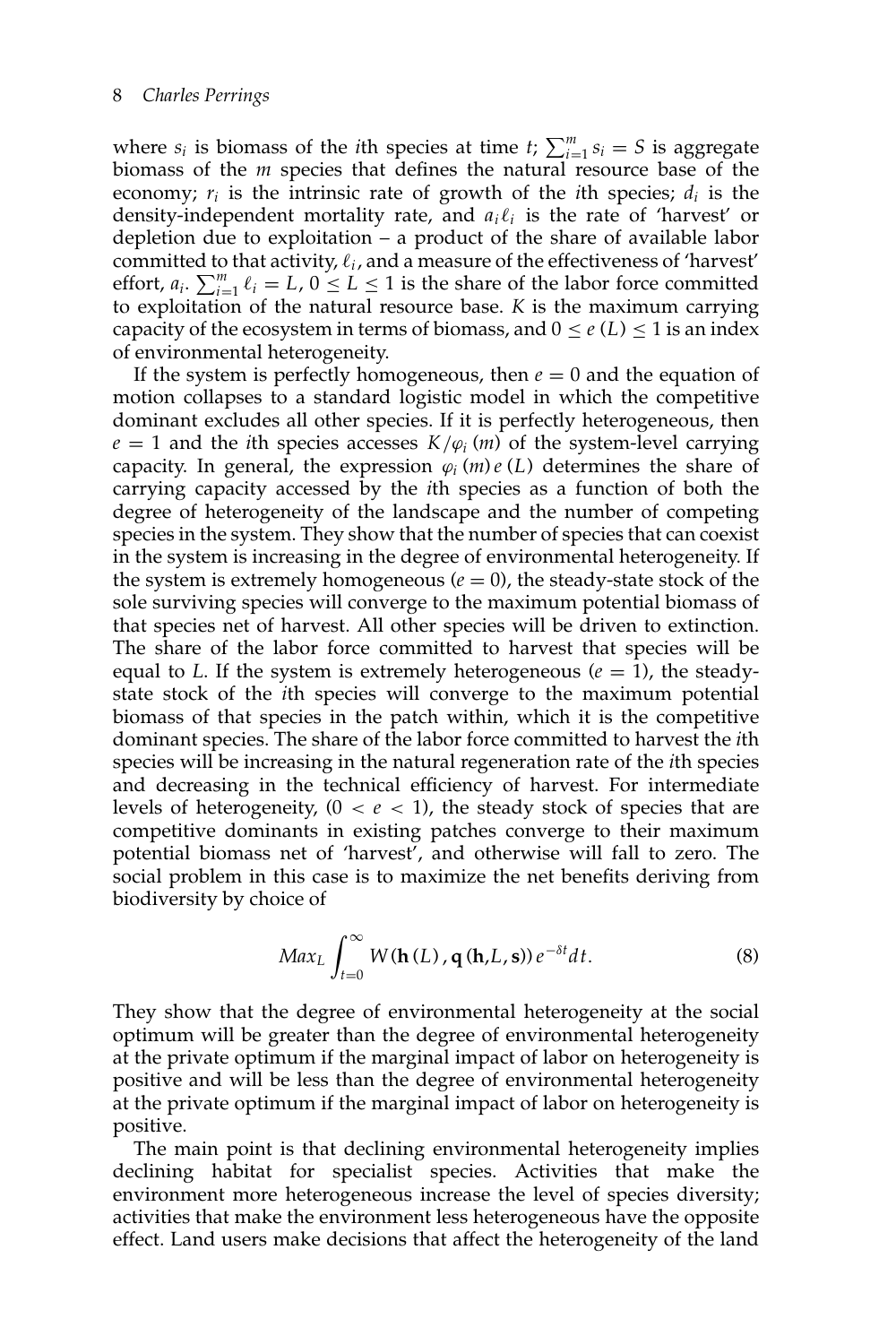under their control. This in turn affects the heterogeneity of the whole system, and in so doing affects the survival and growth potential of all species in the system. Because the impact that individual land users have on system wide heterogeneity is an externality, it is typically ignored in private land use decisions.

The value of biodiversity in all of these cases derives from the value of the goods and services it produces. That is, it is an instrumental value. This may involve the production of commodities that are consumed (the provisioning services), nonconsumptive activities such as conservation or recreation (the cultural services), or control over the variability in the delivery of both consumptive and nonconsumptive benefits (the regulating services). Models that include the natural equilibrium as a reference state (such as Eichner and Tschirhart, 2007, or Brock and Xepapadeas, 2002) represent an attempt to model the conservationists' problem directly. But it is also possible to see the conservation value of biodiversity as a service analogous to the scientific, aesthetic, or recreational value of biodiversity.

The general point here is that wherever species or ecosystems (habitat) are identified in the functions that describe productive activity, we can also identify their marginal impact on output of valued goods and services. While there is still a long way to go before we have unified models of the biodiversity-ecological functioning relationships used by ecologists and the extended bioeconomic models used by economists, the steps that have been taken during the last decade seem to be in the right direction. There are two implications for the valuation of biodiversity change. First, the marginal value of an incremental change in the abundance of any species other than those that are directly exploited is a derived value. Second, derivation of that value requires specification of the production functions that connect indirectly exploited species to directly valued goods or services (Mäler, 1974; Barbier, 1994, 2000, 2007), or that connect ecosystems and the services they produce (Barbier, 2008).

Whether one uses market prices, revealed or stated preference methods to obtain an estimate of willingness to pay for the directly valued goods or services is more or less irrelevant. The important point is that some form of 'production function' approach is then needed to estimate the value of a marginal change in the biodiversity that supports the directly valued good or service. For example, Allen and Loomis (2006) combine willingness-to-pay estimates obtained using stated preference methods for the conservation of directly valued higher trophic-level species with ecological data on trophic relationships to derive estimates of implicit willingness-to-pay for the conservation of species lower down the food chain.

Whether biodiversity is valued or not reflects social preferences over the different ecosystem services that biodiversity supports. This is an empirical question and reflects social willingness to tradeoff the benefits of production against the benefits of conservation. The empirical question is addressed later in this paper, but it is worth noting that we would not expect the elasticity of demand for different ecosystem services to be invariant with respect to income. From Engels Law, for example, we would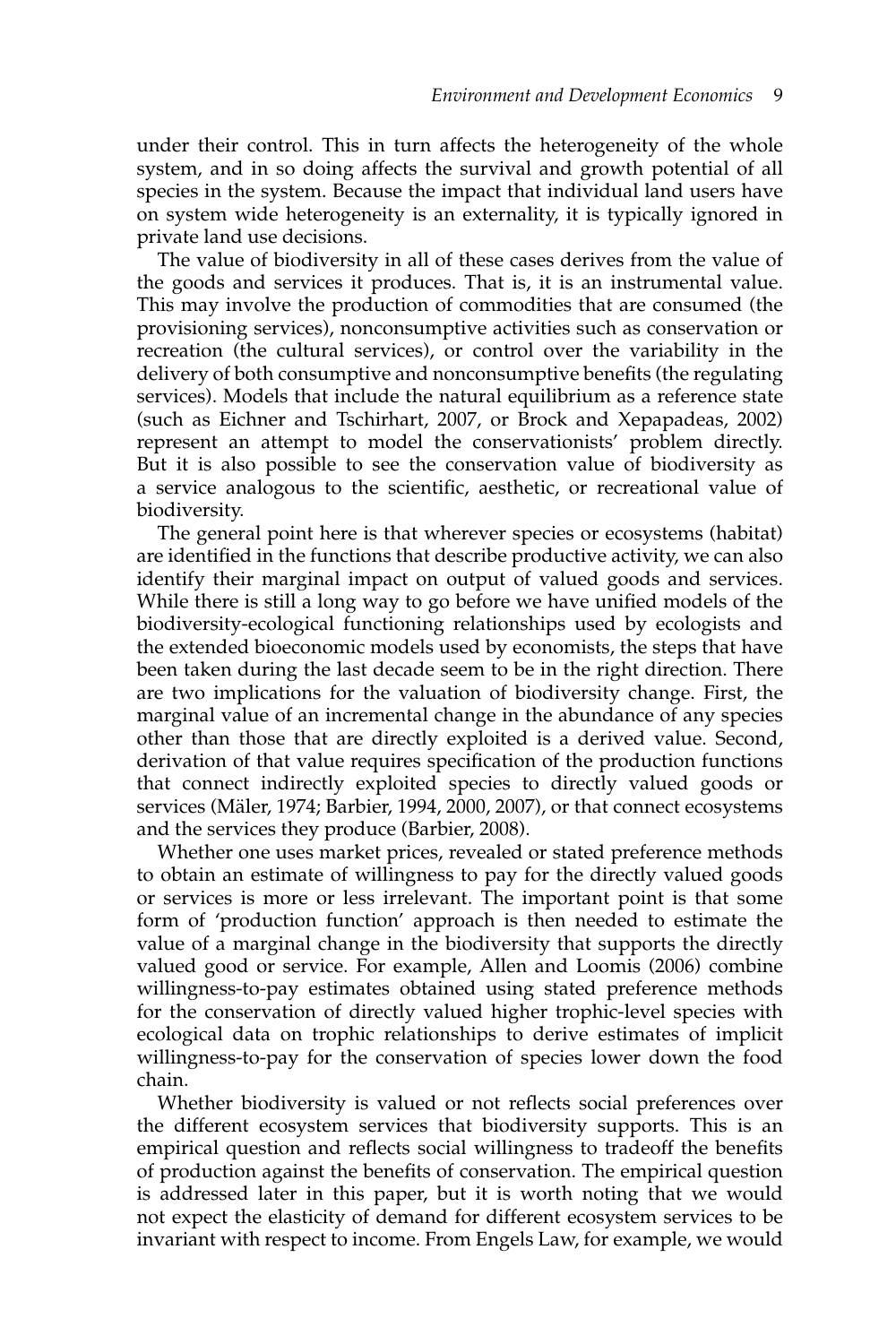expect demand for services other than food provisioning to increase with income.

# **3. Biodiversity and biosecurity**

The biosecurity problem is largely about the management of environmental risks, and hence about the MA regulating services. Progress on understanding the role of biodiversity in securing the regulating services has been less certain than in the case of the provisioning and cultural services. One reason for this may be that the MA itself interpreted the regulating services in a rather restrictive way. Perrings *et al*. (1992) had argued that biodiversity had a role to play in maintaining the stability and resilience of ecosystems, and so that one part of the value of biodiversity lay in its role in enabling the system to maintain functionality over a range of environmental conditions. In the MA, this dimension of the value of biodiversity was reflected in the identification of a particular set of buffering services –, e.g., storm buffering, erosion control, flood control, and so on. The generic link between biodiversity and variability in the supply of directly valued goods and services was lost. The generic regulating value of biodiversity, in this respect, is the value of a portfolio of biological assets in managing the supply risks attaching to the provisioning and cultural services. It stems from peoples' aversion to risks –, i.e., is higher the more risk averse people are.

Within the ecological literature, the problem has been approached through the stability of ecological processes (Griffin *et al.*, 2009). There is some consensus that species richness enhances the mean magnitude of many ecosystem services (Hooper *et al.*, 2005; Balvanera *et al.*, 2006; Cardinale *et al.*, 2006), but the effect of species richness on the stability of these services is contested (Hooper *et al.*, 2005). Two mechanisms have been proposed. One is statistical averaging (Doak *et al.*, 1998), which depends on the fact that the sum of many randomly and independently variable phenomena is less variable than the average. The strength of this effect depends on how the variances of populations scale with their means (Tilman *et al.*, 1998). The second is the 'insurance hypothesis', by which interspecific niche differentiation causes species to respond differently to environmental fluctuations (McNaughton, 1977; Naeem and Li, 1997). The insurance hypothesis requires functional redundancy by which loss of individual species within a functional group can occur without affecting performance of the function (Lavorel and Garnier, 2002).

In agroecosystems unsupported by formal insurance markets, economic research on the same problem shows that farmers opt to insure against output (or price) failure by increasing the genetic diversity of crops. For example, Smale *et al.* (1998) found crop genetic diversity in wheat production in Punjab to be positively correlated with mean yields and negatively correlated with the variance of yields. Di Falco and Perrings (2003, 2005) found a similar relation in a study of cereals production in southern Italy – but also found that relation to be weakened by access to financial support from the European Union (Di Falco and Perrings, 2005). In an extension of this work, Di Falco and Chavas (2007) considered the effect of crop genetic diversity on the skewness of yields in Sicily as a way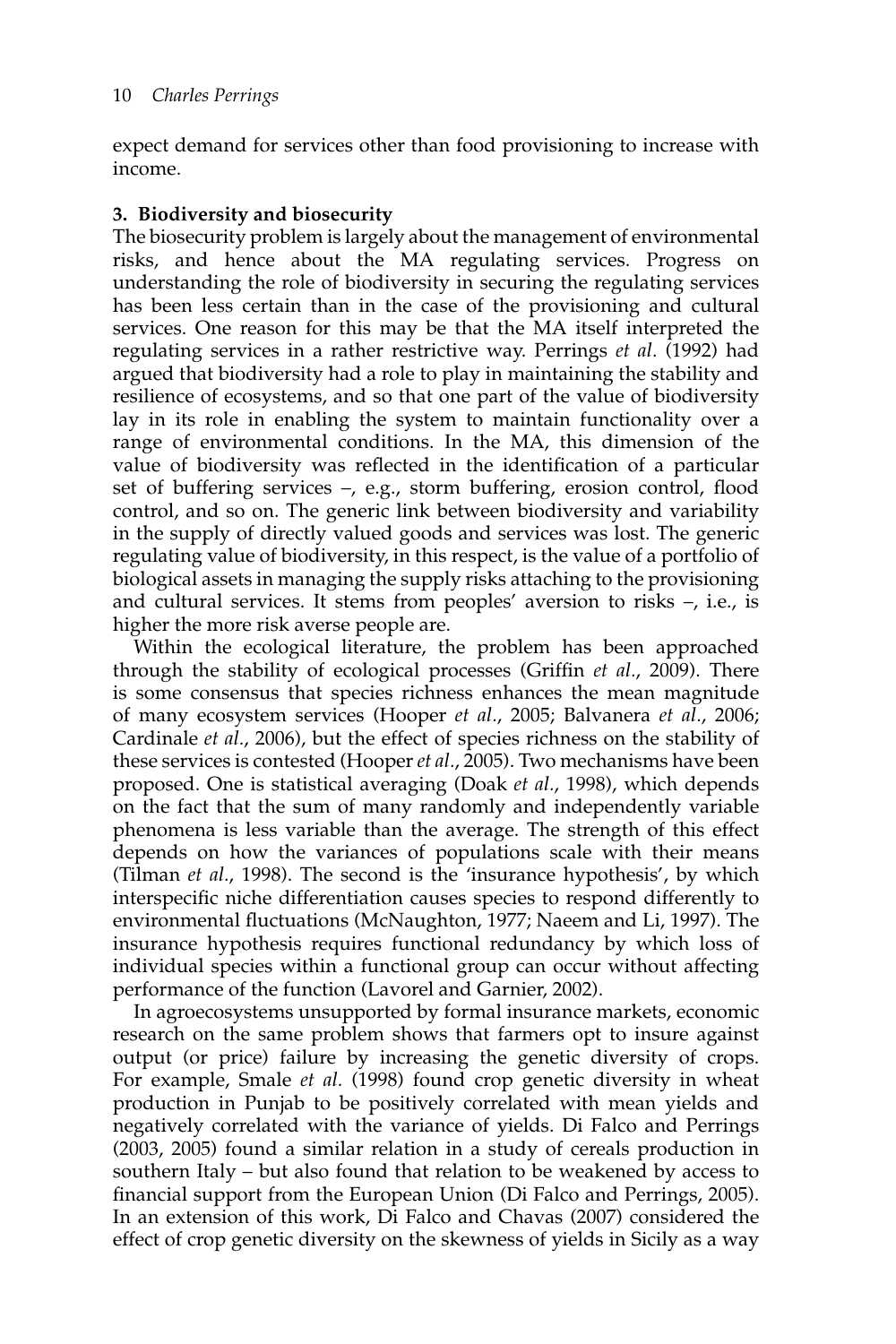of capturing the downside risk. The general form of the problem addressed in this last paper is:

$$
Max_{x,s}E(pq(x,s,v)) - c(x,s) - r(s)
$$
\n(9)

where  $q$  ( $\mathbf{x}, \mathbf{s}, \mathbf{v}$ ) describes agricultural output as a function of marketed inputs, **x**, crop genetic diversity, **s**, and a random set of environmental conditions, **v**. *c* (**x**, **s**) is a cost function, and *r* (**s**) is a risk premium equal to the farmers' willingness to pay to eliminate risk –, i.e., to replace random profit by mean profit. In other words, the maximand is the certainty equivalent net benefit of agricultural production: the expected net return less the cost of private risk (Pratt, 1964). The risk premium depends on all moments of the profit distribution, but is approximated by the following:

$$
r \approx \frac{1}{2} r_2 M_2 + \frac{1}{6} r_3 M_3 \tag{10}
$$

where  $M_i = E(\pi - E(\pi))$ <sub>i</sub> is the *i*th moment of the profit distribution, and where  $r_2$  is the standard Arrow-Pratt coefficient of absolute risk aversion. Using this model, they found a similarly negative relation between diversity and the skewness of yields. They also found that the strength of the effect was inversely related to the level of pesticide use. That is, pesticides use offered an alternative way to manage the risk of crop failure. But other things being equal, the greater the variability in environmental conditions recorded in the vector **v**, the greater the value of the crop genetic diversity in the vector **s**.

It can be argued that the financial benefits of higher levels of *in situ* crop genetic diversity are likely to be felt most strongly in developing countries, where there is little scope for insuring against crop failure, crop pests, and crop diseases, or where there is little scope to manage the variability in supply through the application of fertilizers and pesticides. In an increasingly integrated global system, the diversity of the biological resources used to support many production systems is frequently highly distributed, held in *ex situ* collections in different locations, while plant and animal breeding processes or the genetic manipulation of plant material is separated from process of production. Nevertheless, in both developed and developing countries, for many of the ecosystem services produced jointly with foods, fuels, and fibers alike – such as water supply, soil stabilization, habitat provision, or pest predation – maintenance of *in situ* diversity can stabilize the delivery of those services in similar ways to that modeled by Di Falco *et al*. While the work has not been done to estimate the value of biodiversity to the delivery of uninsured or uninsurable ecosystem services, it is transparent that it too will be sensitive to the risk aversion of the affected community.

A second dimension of the relation between biodiversity and risk is the problem of pests and pathogens. Not all species contribute positively to human well being. Just as the production of foods, fuels, and fibers depends on the simplification of ecosystems managed for that purpose, so the promotion of human, animal, and plant health depends on the exclusion of harmful pathogens. Moreover, just as the closer integration of world markets for foods, fuels, and fibers has increased the dispersion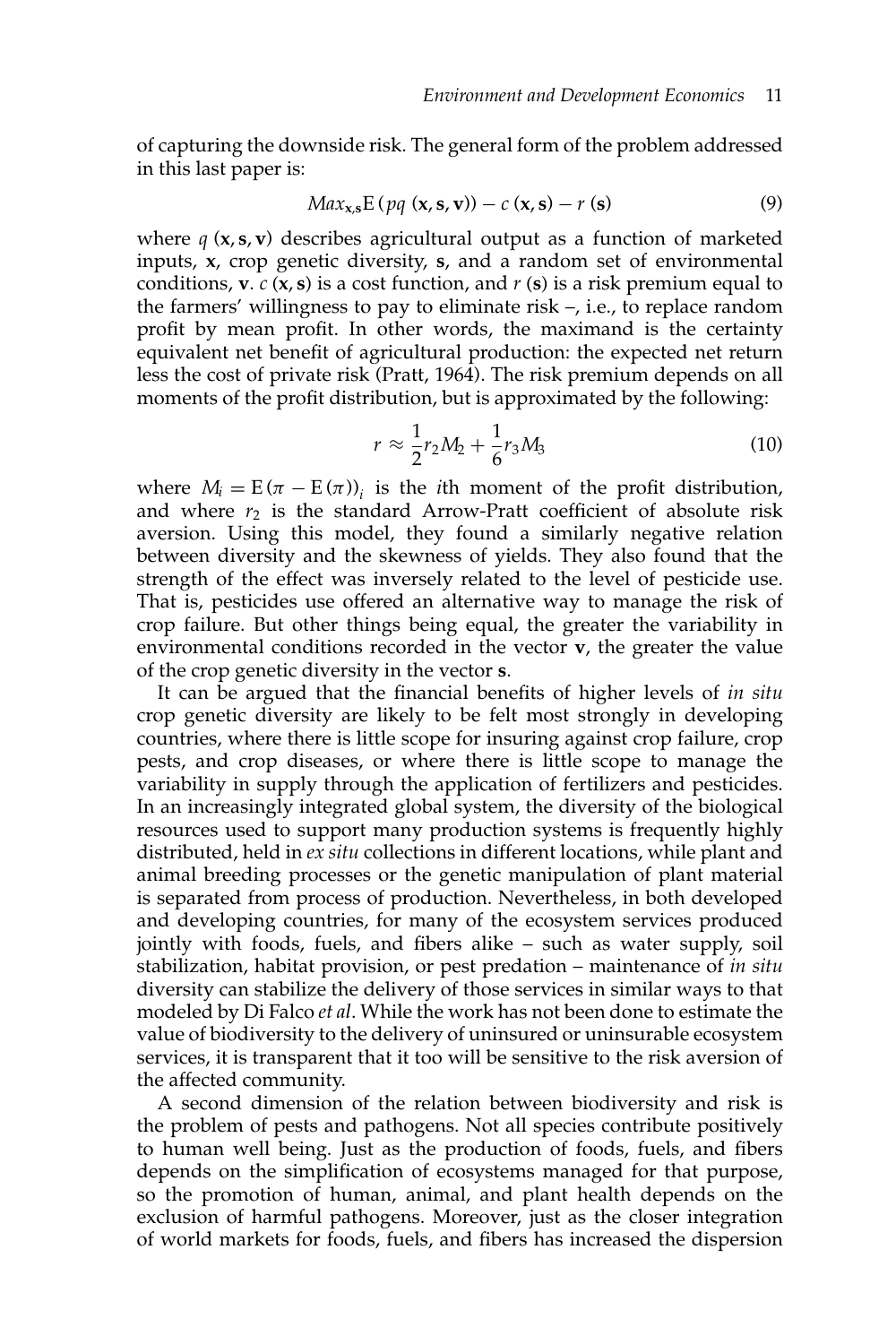rate of agricultural pests and pathogens (McNeely, 2001; Rweyemamu and Astudillo, 2002; Karesh *et al.*, 2005; Perrings *et al.*, 2005; Fevre *et al.*, 2006), so the development of tourism and the closer integration of world markets for many services has increased the dispersion rate of human pathogens (Tatem *et al.*, 2006; Smith, 2008). Recent examples include the emergence of diseases such as H5NI (Kilpatrick *et al.*, 2006), West Nile virus (Lanciotti *et al.*, 1999), SARS (Guan *et al.*, 2003). Work to date has shown a positive relationship between the opening of new markets or trade routes and the introduction of new species, and between the growth in trade volumes (the frequency of introduction) and the probability that introduced species will establish and spread (Dalmazzone, 2000; Vila and Pujadas, 2001; Cassey *et al.*, 2004; Semmens *et al.*, 2004). Moreover, the volume and direction of trade turn out to be good empirical predictors of which introduced species are likely to become invasive (Levine and D'antonio, 2003; Costello *et al.*, 2007), and which countries are the most likely sources of zoonoses (Pavlin *et al.*, 2009; Smith *et al.*, 2009a).

Within the literature as it has developed over the last decade, this problem has been modeled in two ways: by extension of the compartmental susceptible, infected, recovered (SIR) models developed in epidemiology, and by adaptation of the bioeconomic models developed to explore the consequences of harvest. In the first approach, it is recognized that public responses to the emergence of some pathogen will affect the dynamics of that disease directly (Ginsberg *et al.*, 2009), but by altering the cost of the activities involved, it will also change behavior in ways that alter the risks of other activities (Smith *et al.*, 2009b). People will switch travel destinations, exporters will switch commodities or markets. In fact, changes in EID risks are frequently an incidental or unforeseen 'external' consequence of private decisions or public policies on emerging diseases (Gersovitz and Hammer, 2003; Horan and Wolf, 2005; Horan *et al.*, 2008).

In the simplest (single pathogen) case, individuals face a problem of the form

$$
\operatorname{Max}_{x,c} \int_{t=0}^{\infty} e^{-\delta} U(\mathbf{x}(t), S(t), I(t), R(t)) dt \tag{11}
$$

subject to the disease dynamics specified by an SIR model,

$$
\dot{S} = \mu N - \mu S - \beta \frac{I}{N} S; \quad \dot{I} = \beta \frac{I}{N} S - (\nu + \mu) I; \quad r\dot{R} = \nu I - \mu R \tag{12}
$$

where  $\upsilon$  and  $\mu$  are per capita recovery and mortality rates. The transmission rate,  $\beta$ , is a time-varying function of the factors that drive the frequency of contact between susceptible and infected individuals and the likelihood that contact results in infection. More particularly  $\beta(\cdot) \equiv c(\cdot) b(\cdot)$ is the product of two functions. The contact function,  $c(\cdot)$ , is the rate at which individuals make contacts. These contacts are a source of positive utility to the people concerned, but will involve infected individuals with probability  $I/N$ . The infection likelihood function  $b(.)$  is the probability that contact with an infectious agent will result in an infection.

As in many other cases where individual behavior affects the risks confronting society, people typically choose less vaccination or treatment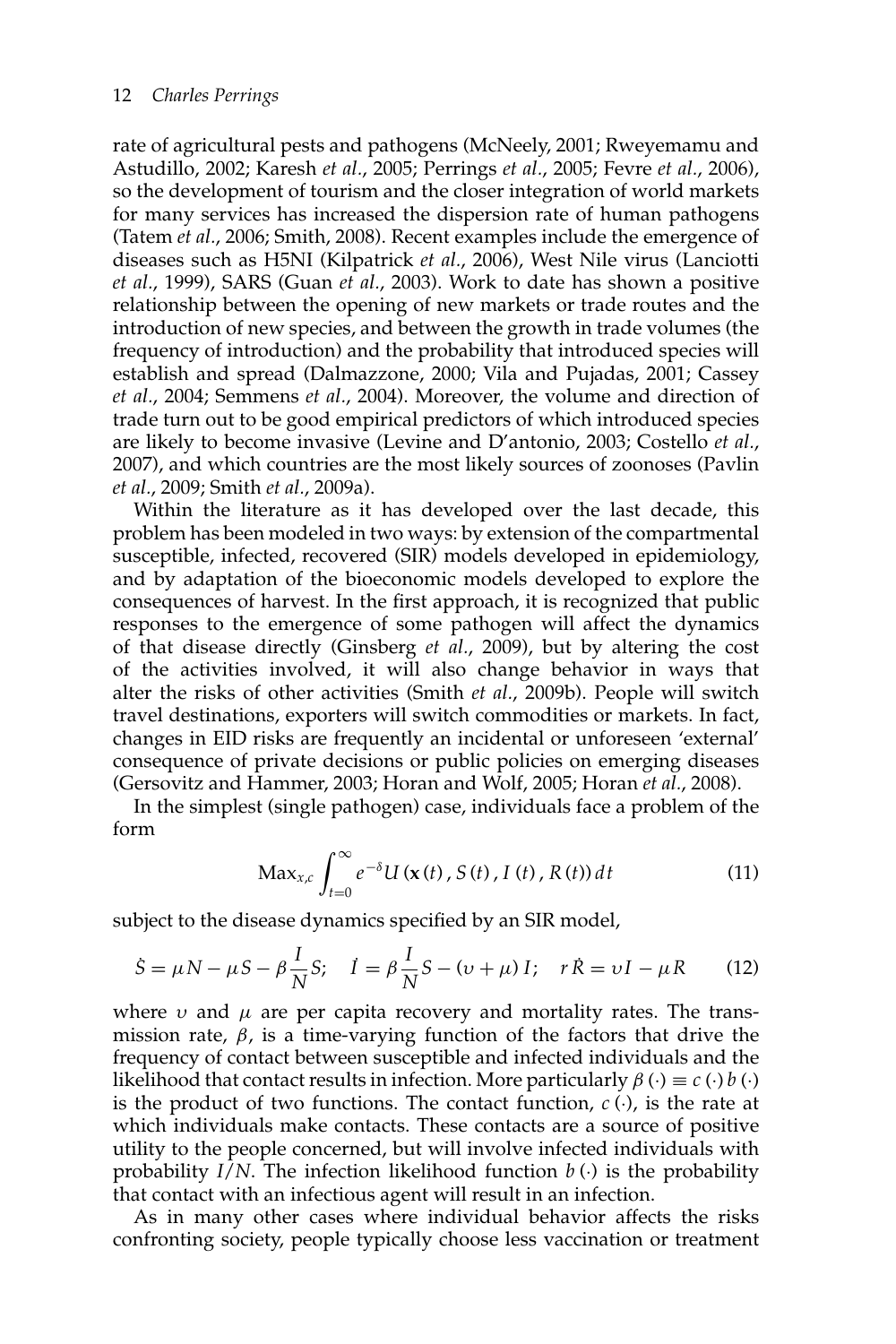for themselves than would be socially desirable. This is because they neglect the impact that their behavior has on the health risks to others (Gersovitz and Hammer, 2004; Sandler, 2004). The public optimization problem in such cases involves the selection of measures to limit either contact or the infection likelihood. Examples include social distancing through, for example, quarantine, imposed contact reductions, or travel restrictions (Nuno *et al.*, 2007; Smith *et al.*, 2009b).

A more widely used approach in the economic literature involves an extension of the bioeconomic harvesting model in either an optimal control or dynamic programming framework (Sharov *et al.*, 1998; Sharov *et al.*, 2002; Olson and Roy, 2002; Olson, 2006; Lovell *et al.*, 2006). Interventions include actions to prevent introductions (Horan *et al.*, 2002; Sumner *et al.*, 2005), to control established species (Eisworth and Johnson, 2002), or to undertake both prevention and control (Leung *et al.*, 2002; Finnoff and Tschirhart, 2005, 2007; Olson and Roy, 2005). Polasky (2010) adds detection of established species that have not yet become a nuisance.

There is no standard for models of this type, but the following example (Perrings *et al.*, 2010) illustrates the general form of the problem. It is assumed that susceptible hosts (flaura or fauna) are elements in the vector of species that describes a country's resource base, *s*. The equation of motion for hosts infected with the *i*th of *n* potentially invasive pathogens in an importing country takes the form:

$$
\mathbf{s}^{i} = f^{i} \left( \mathbf{h} \left( t \right), \mathbf{s}^{i} \left( t \right) \right) + \left( \mathbf{p}^{i} \left( t \right) - \mathbf{q}^{i} \left( t \right) \right) M \left( t \right) \tag{13}
$$

where  $h(t)$  is harvest of the species,  $f^i$  is the density-dependent growth of the infected population in the importing country; and  $(\mathbf{p}^i(t) - \mathbf{q}^i(t)) M(t)$ is the density-independent growth of the infected population through imports. This is increasing in imports *M*,  $p_j^i$  (*t*) *M*(*t*) being the probability that *M* units of imports will introduce pathogen *i,* and decreasing in sanitary and phytosanitary (SPS) effort. Since SPS is an 'impure public good' (it gives the provider a direct benefit, but also a nonexclusive indirect benefit to all others), it will typically be underprovided if left to the market. The social problem is to choose the level of SPS for all potentially invasive pathogens, so as to maximize the expected present value of net benefits, *E*(*W*), from harvest and imports:

$$
\operatorname{Max}_{\mathbf{q}^{i}(t)} W = \int_{t=0}^{\infty} W(\mathbf{x}(t), \mathbf{s}^{i}(t), \mathbf{q}(t), M(t)) e^{\delta t} dt \qquad (14)
$$

subject to  $(13)$ .  $\delta$ , the discount rate, approximates the opportunity cost or growth potential of capital. They find that SPS effort is increasing in the potential marginal damage avoided (the marginal benefit of SPS measures) and is decreasing in the marginal cost of SPS effort. They also find SPS effort to be decreasing in the relative marginal growth rate of the pathogen. Indeed, there will be a positive optimal (steady state) level of inspection and interception only for pathogens that are 'slow growing' relative to the economy. If a pathogen is not controllable through the SPS measures applied to imports (because it is already established in the country), it will not be optimal to commit resources to SPS. SPS effort will be greatest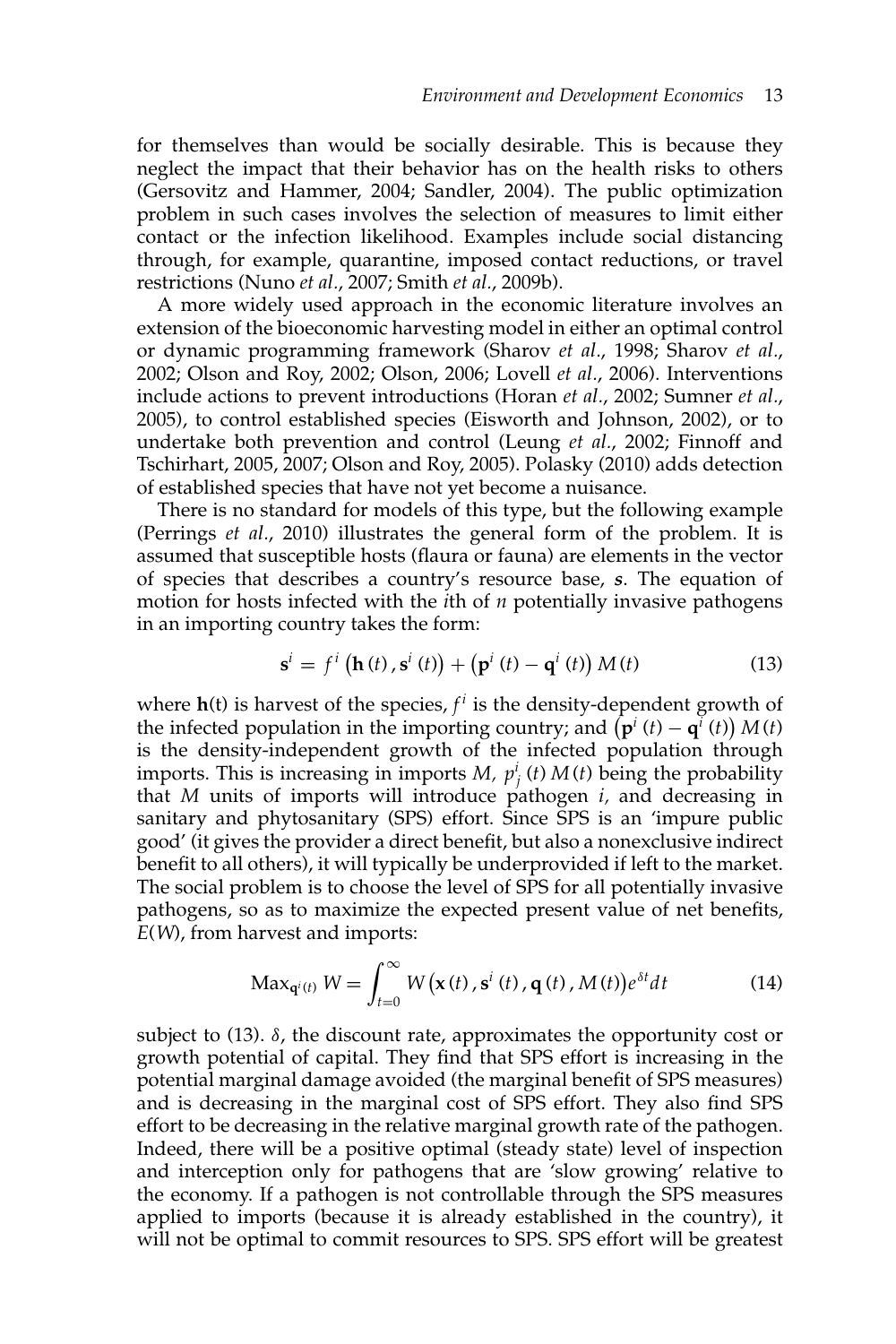for species that are not yet established, but that are potentially highly damaging.

## **4. The biodiversity-development-poverty nexus: the evidence**

Since the Brundtland Report (World Commission on Environment and Development, 1987) argued that there existed a causal connection between environmental change and poverty, a large literature has examined the empirical relation between per capita income (GDP or GNI) and a range of indicators of environmental change (Stern, 1998; Stern and Common, 2001; Stern, 2004). A number of papers, including several in *EDE*, identified an inverted 'U' shaped relation between per capita income and various measures of environmental quality using both crosssectional and panel data (Barbier, 1997; Cole *et al.*, 1997; Ansuategi and Perrings, 2000; Stern and Common, 2001). The implication of this is that economic growth in poor countries is associated with the worsening of the environmental conditions measured by those indicators. The relation does not, however, hold for all environmental indicators. For some indicators it is monotonically increasing in income (e.g., carbon dioxide or municipal waste). For others it is monotonically decreasing (e.g., fecal coliform in drinking water). For others still it has been found to have more than one turning point. Moreover, even where the best fit is given by a quadratic function – the inverted 'U' – there are wide differences in estimates of the value of per capita income at which further growth is associated with an improvement in the indicator. The evidence is sufficiently ambiguous that few general conclusions can be drawn, but Markandya (2000) concluded that even if poverty alleviation might not enhance environmental quality, and may in fact increase stress on the environment, environmental protection would frequently benefit the poor.

In fact, there is a persistent belief in the essential compatibility of poverty alleviation and biodiversity conservation. Despite the longstanding evidence on the ineffectiveness of integrated conservation and development projects (Wells, 1992), Sachs *et al.* (2009) promote the 'further integration of the poverty alleviation and biodiversity conservation agendas', arguing that policies addressing the one may yield substantial benefits for the other. The relation between threats to biodiversity and income growth in the Environmental Kuznets Curve literature has largely been approached through deforestation. If deforestation is positively correlated with biodiversity loss, we might expect the rate of biodiversity loss to rise or fall depending on whether deforestation is positively or negatively related to income. In fact, the evidence for an inverted 'U' shaped relation between income and deforestation in the existing literature is extremely weak (Dietz and Adger, 2003; Majumder *et al.*, 2006; Mills and Waite, 2009).

In order to test the relation between income and the threat to biodiversity without relying on forest area as a proxy, Perrings and Halkos (2010) model the relation between GDP per capita and threats to each of four taxonomic groups – mammals, birds, plants, and reptiles – while controlling for the effects of climate, population density, land area, and protected area status. Using the number of species in each taxonomic group under threat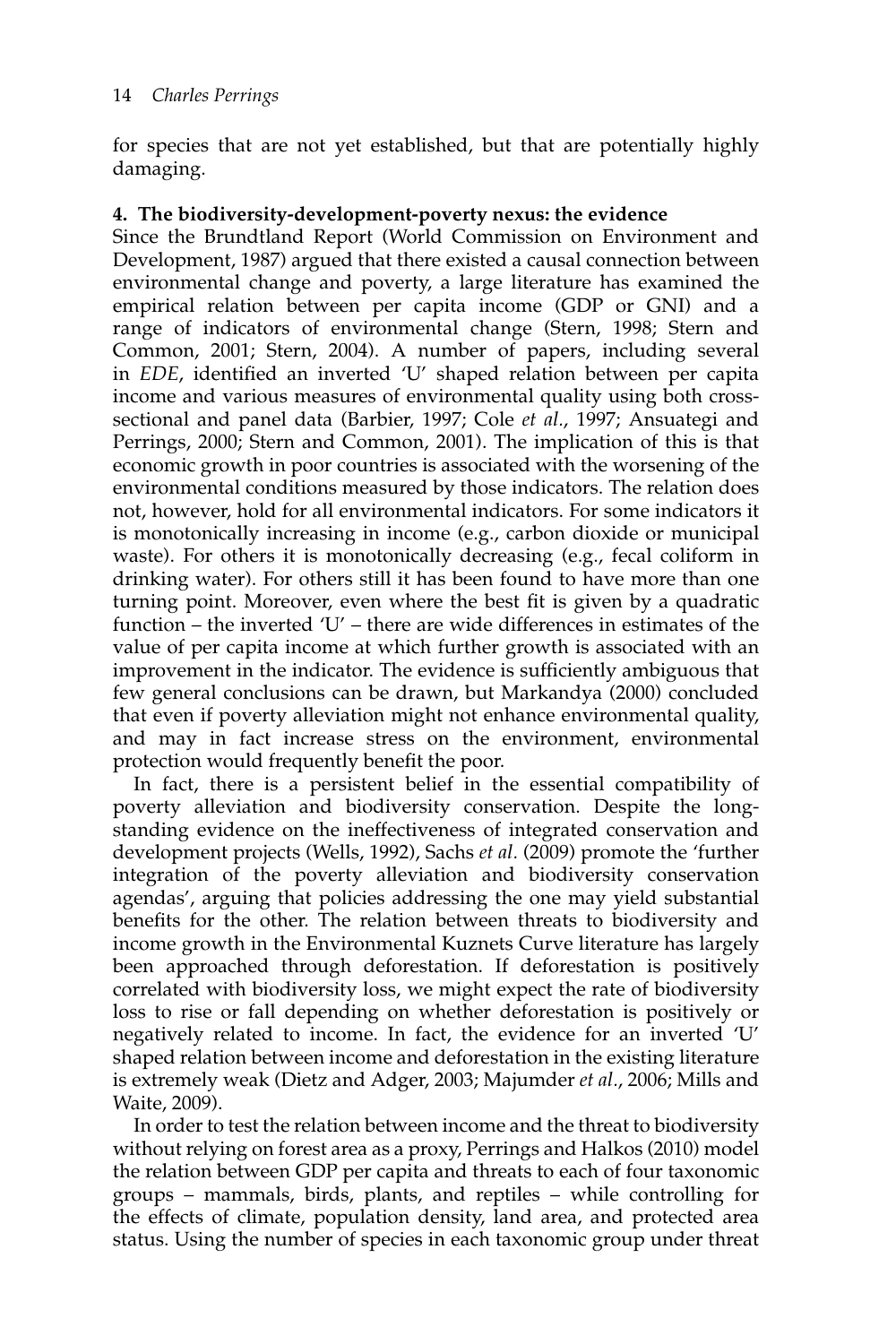(according to the 2004 IUCN Red List) as the response variable, they model the relation between the level of threat and Gross National Income per capita in a sample of 73 countries. In the absence of a usable time-series for the response variable, this implies a cross-sectional analysis. Controls include climate, total and protected land area, and (human) population density. Climate is measured by a dummy variable indicating whether a country fell wholly or partly in the Koppen–Geiger equatorial climates and controls for the effect of species richness. Land area controls for the effect of country size, and the percentage of land area under protection controls for the availability of refugia. Population stress was proxied by population density.

They found that once climate, land area, population density (pressure), and the land area under protection are controlled for, the relation between income and species under threat turns out to be strongly quadratic for all terrestrial species. The turning points are different for different taxonomic groups but all models provide a good fit to the data, and satisfy a range of diagnostic tests (see table 1). Since there is a potential simultaneity problem involved in the control for protected areas – that the size of protected areas may be a reflection of the number of species under threat – they modeled protected areas both as an independent variable (using ordinary least squares), and as an endogenous variable, instrumented on land area and the number of species under threat in other taxonomic groups (using two stage least squares). The results of the two models are consistent. Nor did a quantile regression show the effect to be sensitive to the level of risk.

The implication is that in the poorest countries, income growth is strongly correlated with increasing levels of threat to biodiversity. The result reflects the fact that the poorest countries are also quite strongly agrarian. In such countries, income growth depends both on the extensive growth of agriculture – the expansion of agricultural lands into more 'marginal' areas that are otherwise habitat for wild species, and on agricultural intensification – the progressive simplification of the agroecosystem as pests, predators, and competitors are 'weeded out' of the system. While there is the potential to design agroecosystems in ways that reduce the biodiversity/agricultural output tradeoff (Jackson *et al.*, 2007), the empirical evidence is that in low-income countries increasing agricultural output has the highest priority.

In terms of the models of biodiversity discussed earlier (Brock and Xepapadeas, 2002; Brock *et al.*, 2010), these two trends imply the homogenization of the system, a reduction in niche differentiation, and hence a reduction in species richness. The existence of a turning point indicates that at some level of per capita incomes and at some level of biodiversity threat the marginal value of land committed to biodiversity conservation dominates the marginal value of land committed to agriculture, inducing a change in the allocation of land resources to allow greater niche differentiation. One dimension of this is the establishment of reserve areas characterized by high levels of heterogeneity (whether in a few large heterogeneous areas or a number of smaller areas distributed across an ecological gradient). A second dimension is the establishment of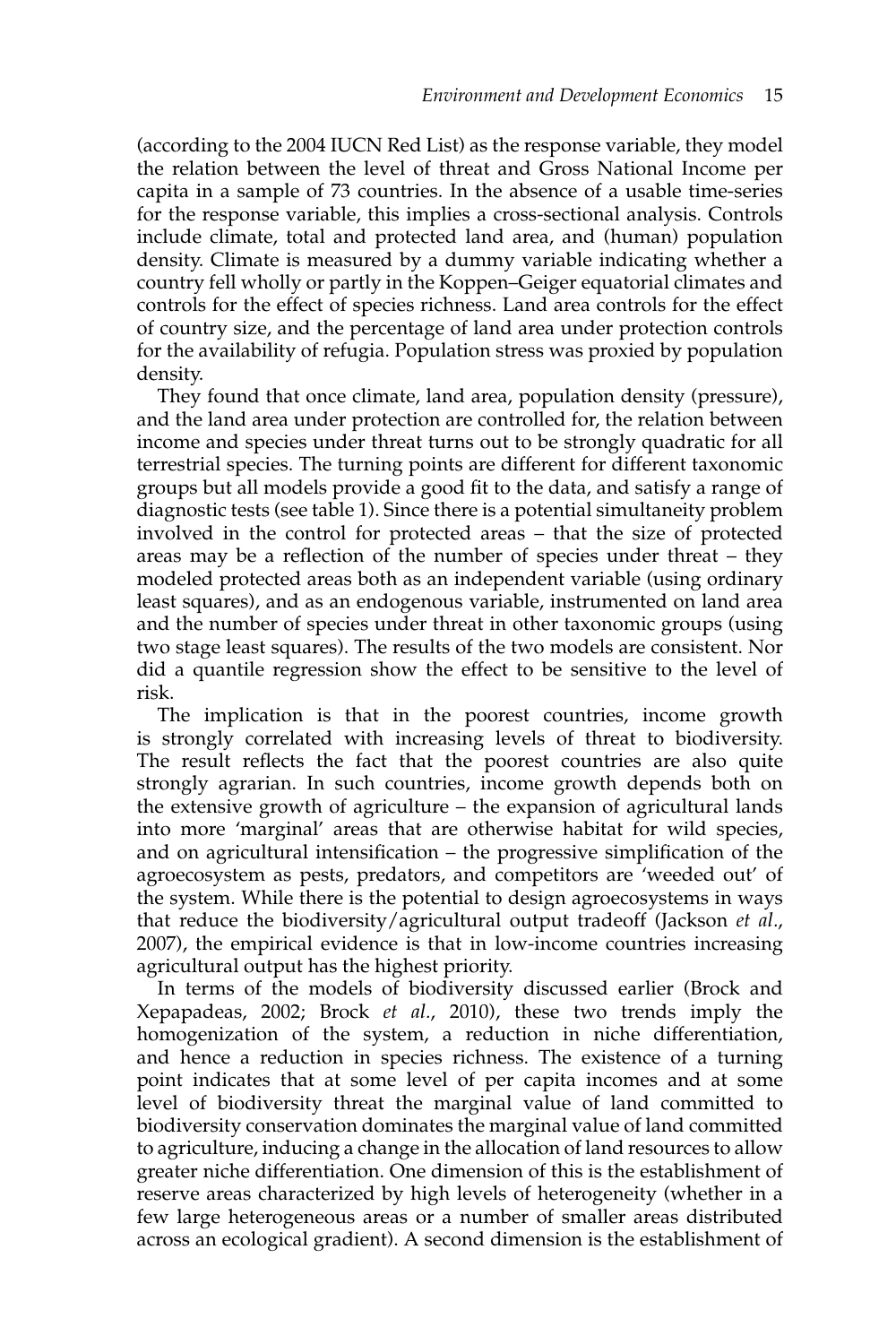|                        | Log mammals        |           | Log birds           |           | Log plants           |            | Log reptiles       |           |
|------------------------|--------------------|-----------|---------------------|-----------|----------------------|------------|--------------------|-----------|
|                        | <i>OLS</i>         | 2SLS      | <i>OLS</i>          | 2SLS      | <i>OLS</i>           | 2SLS       | <b>OLS</b>         | 2SLS      |
| C                      | $-4.4928$          | $-5.398$  | $-6.9575$           | $-7.8226$ | $-11.1943$           | $-11.3466$ | $-8.0583$          | $-9.3246$ |
|                        | [0.0000]           | [0.0000]  | [0.0000]            | [0.0000]  | [0.0000]             | [0.0000]   | [0.0000]           | [0.0000]  |
| Climate                | 0.1649             | 0.1113    | 0.3137              | 0.2646    | 1.1346               | 1.16025    | 0.2539             | 0.198     |
|                        | [0.0010]           | [0.0480]  | [0.0000]            | [0.0002]  | [0.0000]             | [0.0000]   | [0.0003]           | [0.0168]  |
| Log density            | 0.2623             | 0.29992   | 0.136               | 0.1744    | 0.1868               | 0.2332     | 0.2898             | 0.3645    |
|                        | [0.0000]           | [0.0013]  | [0.1845]            | [0.1776]  | [0.1430]             | [0.0959]   | [0.0326]           | [0.0220]  |
| Log area               | 0.3137<br>[0.0003] |           | 0.28064<br>[0.0152] |           | $-0.267$<br>[0.1314] |            | 0.2627<br>[0.0446] |           |
| Log GNI/c              | 1.2634             | 1.5511    | 2.7704              | 3.0345    | 4.5756               | 4.4419     | 3.2473             | 3.5493    |
|                        | [0.0003]           | [0.0026]  | [0.0005]            | [0.0003]  | [0.0003]             | [0.0007]   | [0.0001]           | [0.0001]  |
| Log GNI/c <sup>2</sup> | $-0.1786$          | $-0.2179$ | $-0.3978$           | $-0.4338$ | $-0.675$             | $-0.6558$  | $-0.438$           | $-0.4788$ |
|                        | [0.0003]           | [0.0024]  | [0.0003]            | [0.0002]  | [0.0002]             | [0.0004]   | [0.0002]           | [0.0001]  |
| Log protected areas    | 0.1819             | 0.5051    | 0.2017              | 0.4963    | 0.7796               | 0.5948     | 0.0923             | 0.4126    |
|                        | [0.0260]           | [0.0000]  | [0.0410]            | [0.0000]  | [0.0000]             | [0.0000]   | [0.3911]           | [0.0000]  |
| Turning points         | 3443               | 3624      | 3034                | 3145      | 2451                 | 2436       | 5093               | 5087      |

*P* values in parentheses. *Source:* Perrings and Halkos (2010).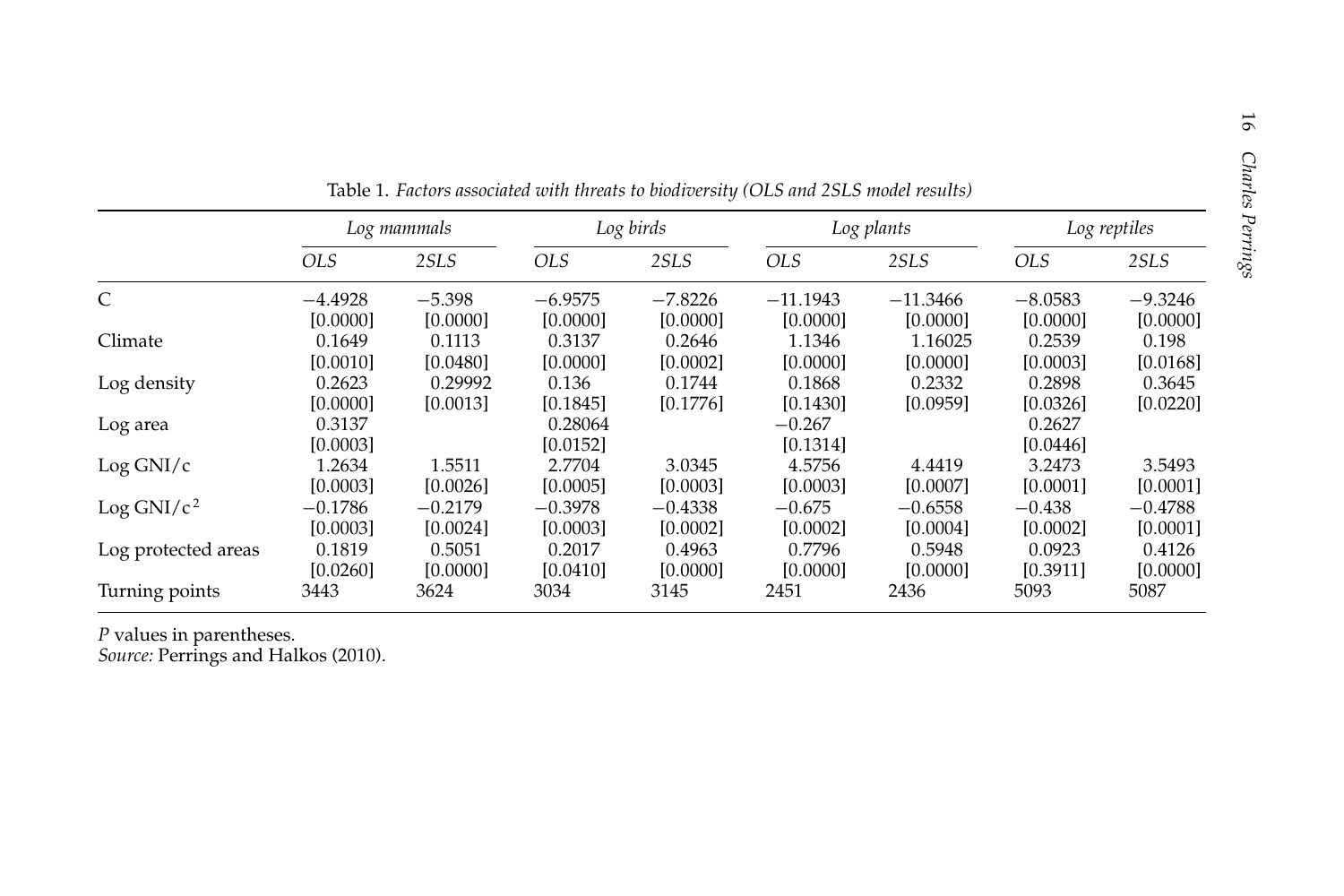separate niches within existing agroecosystems (through, for example, the promotion of riparian corridors).

The evidence on the biosecurity dimensions of the problem is similarly different in developed and developing countries. If we take trade-related pest and pathogen risks, the fact that developed countries have higher levels of imports means that they are more exposed to the risk of introductions. At the same time, the likelihood that introduced species will establish and spread depends on the public health, SPS efforts undertaken by a country. Since public health, SPS effort will increase up to the point at which the marginal benefit (damage avoided) is equal to the marginal cost of that effort, we would expect greater levels of effort in countries where the value at risk is higher. So while developed countries are more exposed, they also invest more in public health, SPS measures.

The result of this is that developing countries are generally more exposed to damaging pests and pathogens. For example, Pimentel's (Pimentel *et al.*, 2001) estimates of the damage costs associated with introduced plant pests in a selection of developed and less developed countries in the 1990s suggested that invasive species caused estimated damage costs equal to 53% of agricultural GDP in the USA, 31% in the UK and 48% in Australia. By contrast damage costs in South Africa, India, and Brazil were estimated to be, respectively, 96%, 78%, and 112% of agricultural GDP.

The different exposure is particularly easy to see in the case of animal diseases, as is the difference in response. Until recently, the World Organization for Animal Health (OIE) categorized the species reported to it according to both their rate of spread and potential damage. One category, List A species, comprised transmissible diseases with the potential for very serious and rapid spread, significant damage costs and potentially major negative effects on public health. A second category, List B species, comprised transmissible diseases with slightly less significant damage costs. Analysis of the relation between the number of outbreaks within each category of disease and the value at risk indicates that whereas outbreaks of most diseases (i.e., List B diseases) increased with the volume of imports, outbreaks of List A diseases decreased (see figure 1). The implication is that, for these classes of pests, countries in which the value at risk is high implement sufficiently stringent sanitary measures to offset the introduction risk associated with high levels of imports.

### **5. Discussion**

The research and policy agendas on biodiversity have evolved together. As the problems posed by emergent zoonotic diseases and other invasive species have become more transparent, so has research on the problems expanded. But even though it is becoming increasingly clear that the three dimensions of the problem are present in most examples of biodiversity change, they are seldom treated as components of a common problem. Nor is science better at connecting the pieces of the puzzle than policy. Indeed, just as the institutional divisions between production, conservation, and biosecurity have made cooperation across the multilateral agreements set up to address these three dimensions of the problem problematic, so divisions between the disciplines associated with each dimension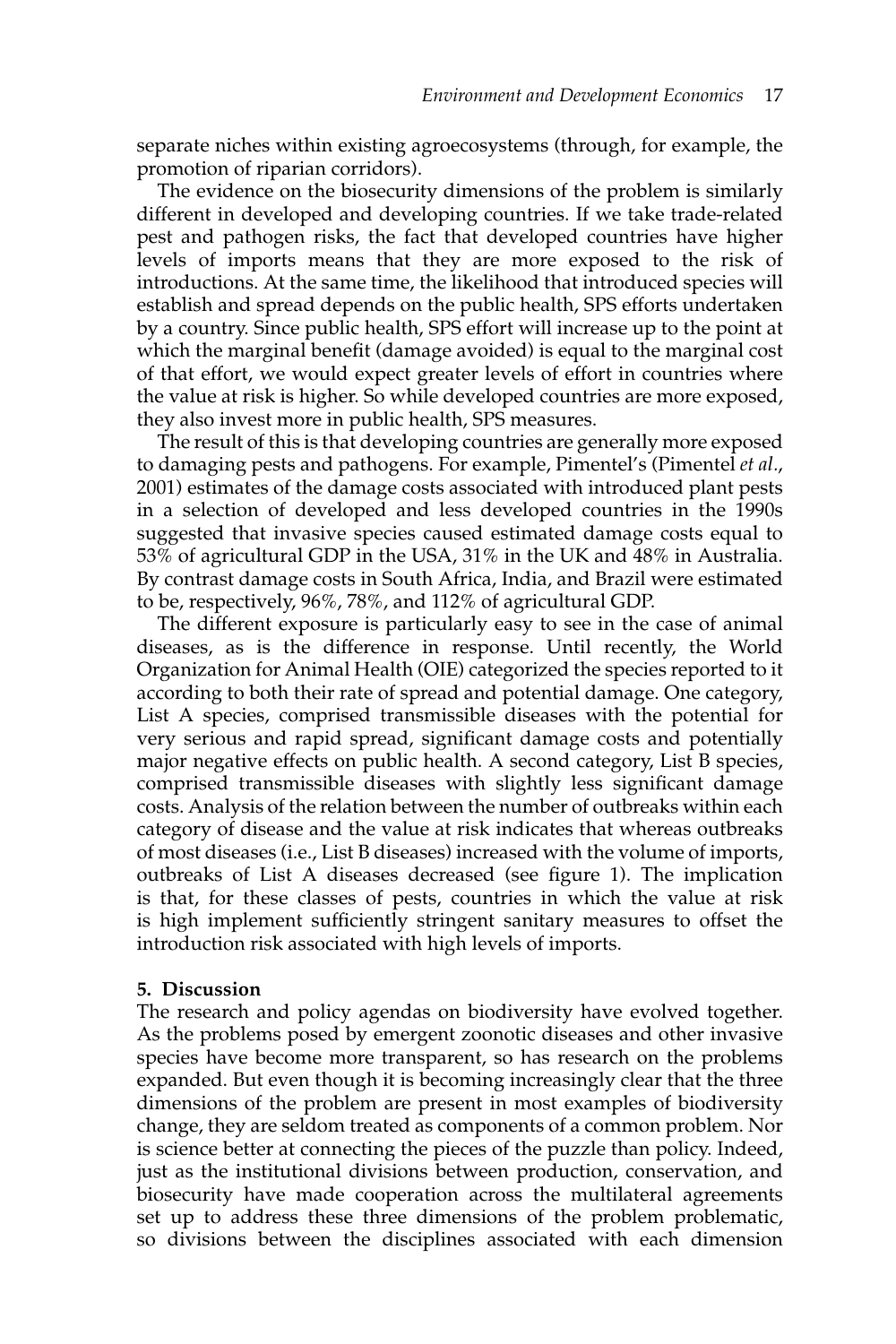







have complicated the development of an integrated biodiversity science. Institutionally, the conservation and production oriented multilateral environmental agreements reflect the deep seated mutual suspicion of the national agencies charged with promoting each, while the agreements concerned with human, animal, and plant health are isolated from both. But the academic disciplines involved in each are generally no less reluctant to bridge the gap. Collaboration across conservation biology, ecology, agronomy, forestry, aquaculture, public health, epidemiology, entomology, veterinary science, and the key social sciences remains weak. So while economists have sought to model both the cross-sectoral externalities and the tradeoffs involved in addressing the three dimensions of the biodiversity problem, the models still rest on weak foundations.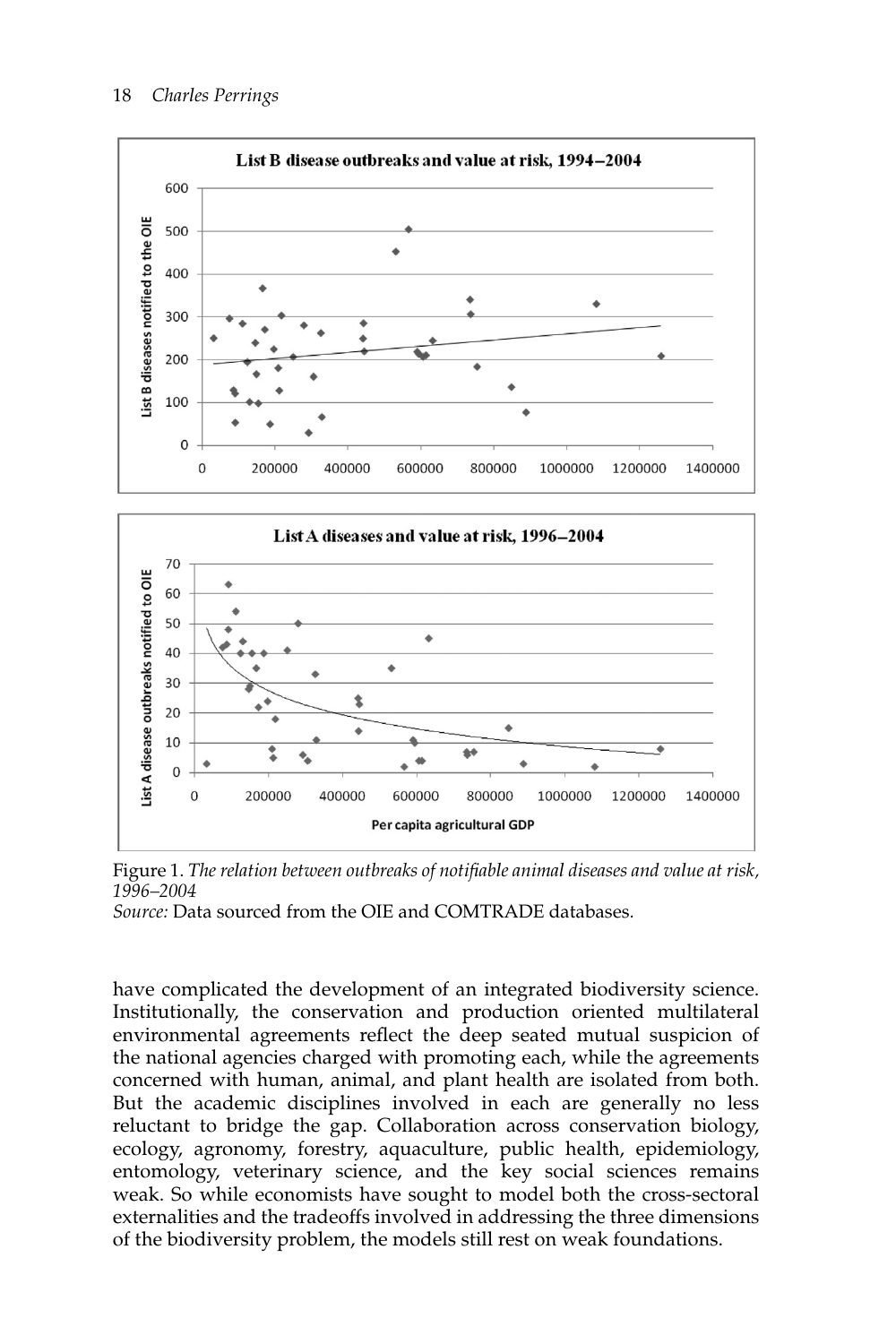A second aspect of the scientific problem that remains a challenge is the question of scale. From a policy perspective, the central problem in the international governance of biodiversity is the fact that it affects the delivery of ecosystem services at many scales. A change in the number and abundance of species in any one location may have consequences for a bundle of ecosystem services/disservices, each of which is associated with benefits or costs realized at a different spatial and temporal scale. Some of these benefits are clearly global public goods – such as the climatic effects of carbon sequestration, the control of zoonotic diseases with potential to become pandemic, or the conservation of the genetic information in land races or wild relatives. Others are public goods at regional, national, or local scales. The role of biodiversity in protecting watersheds, for example, offers benefits at multiple scales – from the regional scale in the case of major river basins all the way down to local catchments. On the other hand, the functional diversity of pollinators almost always delivers benefits at a local scale. More importantly, the value of biodiversity in assuring the supply of particular services over a range of environmental conditions is highly sensitive to the time horizon chosen. The value of species that are functionally redundant in any given set of conditions depends on the likelihood that conditions will occur in which they are not redundant, and this increases with the time over which environmental conditions are allowed to vary. Perrings and Gadgil (2003) described biodiversity conservation as a 'layered' public good since the same set of species may be implicated in the delivery not just of an array of services over a range of spatial and temporal scales, but also a number of different types of public good.

The development of spatially explicit models of ecosystem services associated with different types of land use and land cover is a significant recent development (Nelson *et al.*, 2008; Polasky *et al.*, 2008; Nelson *et al.*, 2009). However, while these models have made it possible to evaluate tradeoffs between some services – and especially tradeoffs between the biodiversity conservation and carbon sequestration – they have not begun to address tradeoffs in functional diversity at different temporal scales. Nor do they address the distribution of many of the most important offsite costs and benefits of on-site biodiversity change. These remain challenges for the future.

The development of instruments designed to provide landholders with the 'right' incentives depends on progress in both dimensions of the problem. It is not sufficient to have good physical measures of changes in ecosystem services. It is also necessary to have good estimates of the social opportunity cost – the value – of these changes. The ongoing assessment of the economics of ecosystem services and biodiversity (TEEB) has approached this by averaging across valuation studies of specific services. TEEB shows that, on this basis, the value of tropical forests is dominated by regulatory functions: specifically regulation of climate (\$1965/ha/year), water flows (\$1360/ha/year), and soil erosion (\$694/ha/year). The mean value of other services combined – timber and nontimber forest products, food, water, genetic information, pharmaceuticals (\$1313/ha/year) is less than the value of water flow regulation alone (TEEB, 2009). While this says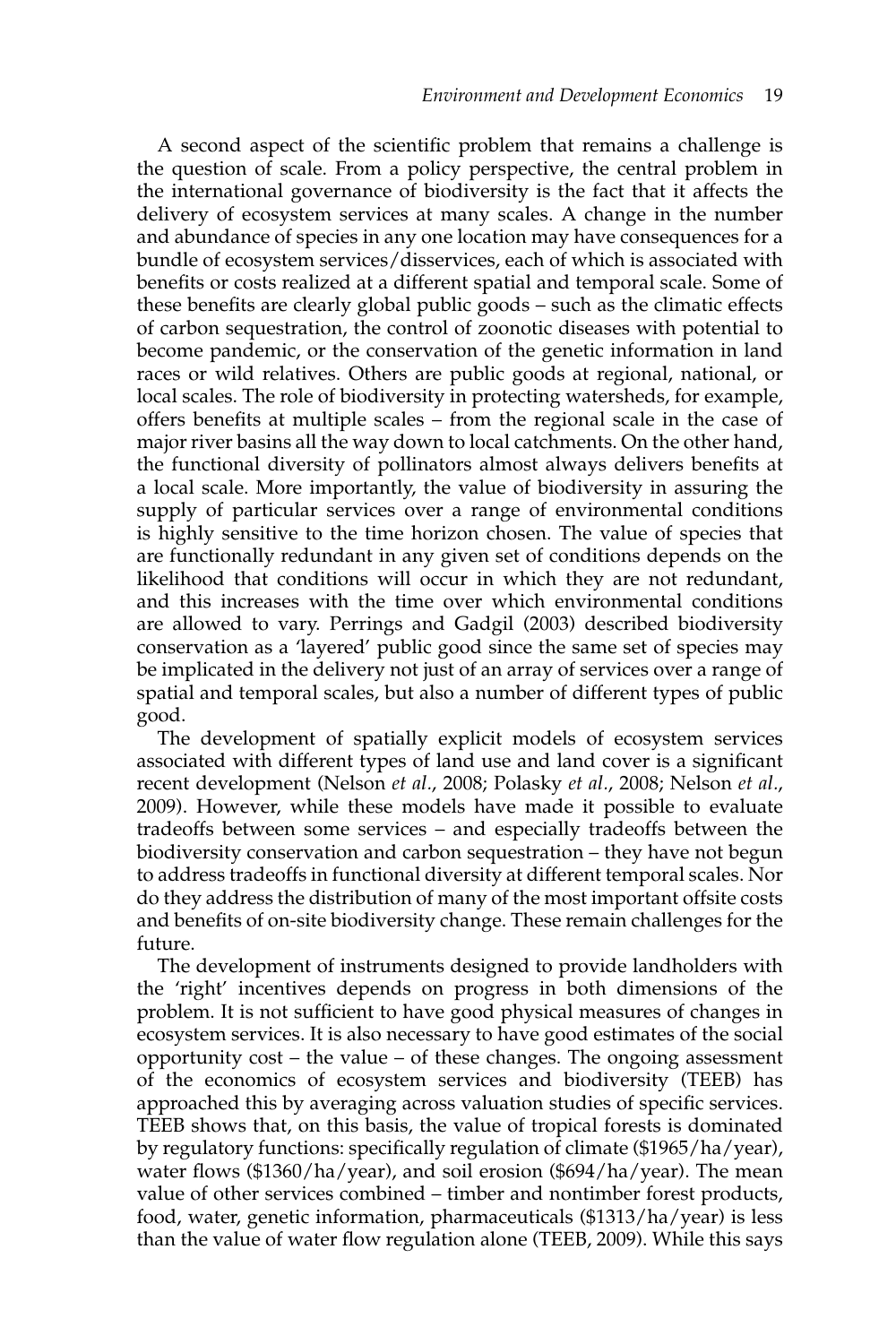nothing about the marginal value of specific services in particular locations, it does suggest that the efforts to use incentives to enhance the flow of ecosystem services might be best directed at the regulating services. In fact, the development of local markets in ecosystem services using systems of Payments for Ecosystem Services has focused on three things: carbon sequestration as a means of regulating the climate, watershed protection as a means of regulating water quality and quantity, and biodiversity conservation. The best known examples are the Reduced Emissions from Deforestation and Forest Degradation (REDD) scheme, which is intended to generate payments for carbon sequestration, and the REDD plus scheme which adds conservation as an incidental benefit (TEEB 2009; O'Connor, 2008). PES schemes have also been developed that offer financial incentives for landholders to provide more localized external, nonmarket ecosystem services (Engel *et al.*, 2008).

So while the economics of biodiversity has developed in ways that have strengthened both the analysis and policy relevance of research, there is still much to do. The many and varied linkages between biodiversity change and human well being in developing countries are not yet well understood. Nor are the tradeoffs between ecosystem services that provide public benefits at widely varying spatial and temporal scales. The addition of spatially explicit models of the physical tradeoffs between ecosystem services in particular locations is a major step forward, but unless accompanied by models of the social opportunity cost to those with an interest in that location has limited value for decision support. Given the agreement to establish an Intergovernmental Science-Policy Platform on Biodiversity and Ecosystem Services, we may expect to see a significant increase in the demand for economic analysis of biodiversity change. Developments in the field over the life of EDE have improved its capacity to meet that demand, but we need to build that capacity much further.

#### **References**

- Allen, B.P. and J.B. Loomis (2006), 'Deriving values for the ecological support function of wildlife: an indirect valuation approach', *Ecological Economics* **56**: 49– 57.
- Ansuategi, A. and C. Perrings (2000), 'Transboundary externalities in the environmental transition hypothesis', *Environmental and Resource Economics* **17**: 353–373.
- Balvanera, P., A.B. Pfisterer, N. Buchmann, J.-S. He, T. Nakashizuka, D. Raffaelli, D., and B. Schmid (2006), 'Quantifying the evidence for biodiversity effects on ecosystem functioning and services', *Ecology Letters* **9**: 1146–1156.
- Barbier, E.B. (1994), 'Valuing environmental functions: tropical wetlands', *Land Economics* **70**: 155–173.
- Barbier, E.B. (1997), 'Introduction to the environmental Kuznets curve special issue', *Environment and Development Economics* **2**: 369–382.
- Barbier, E.B. (2000), 'Valuing the environment as input: review of applications to mangrove-fishery linkages', *Ecological Economics* **35**: 47–61.
- Barbier, E.B. (2007), 'Valuing ecosystem services as productive inputs', *Economic Policy* **22**(49):178–229.
- Barbier, E.B. (2008), 'Ecosystems as natural assets', *Foundations and Trends in Microeconomics* **4**: 611–681.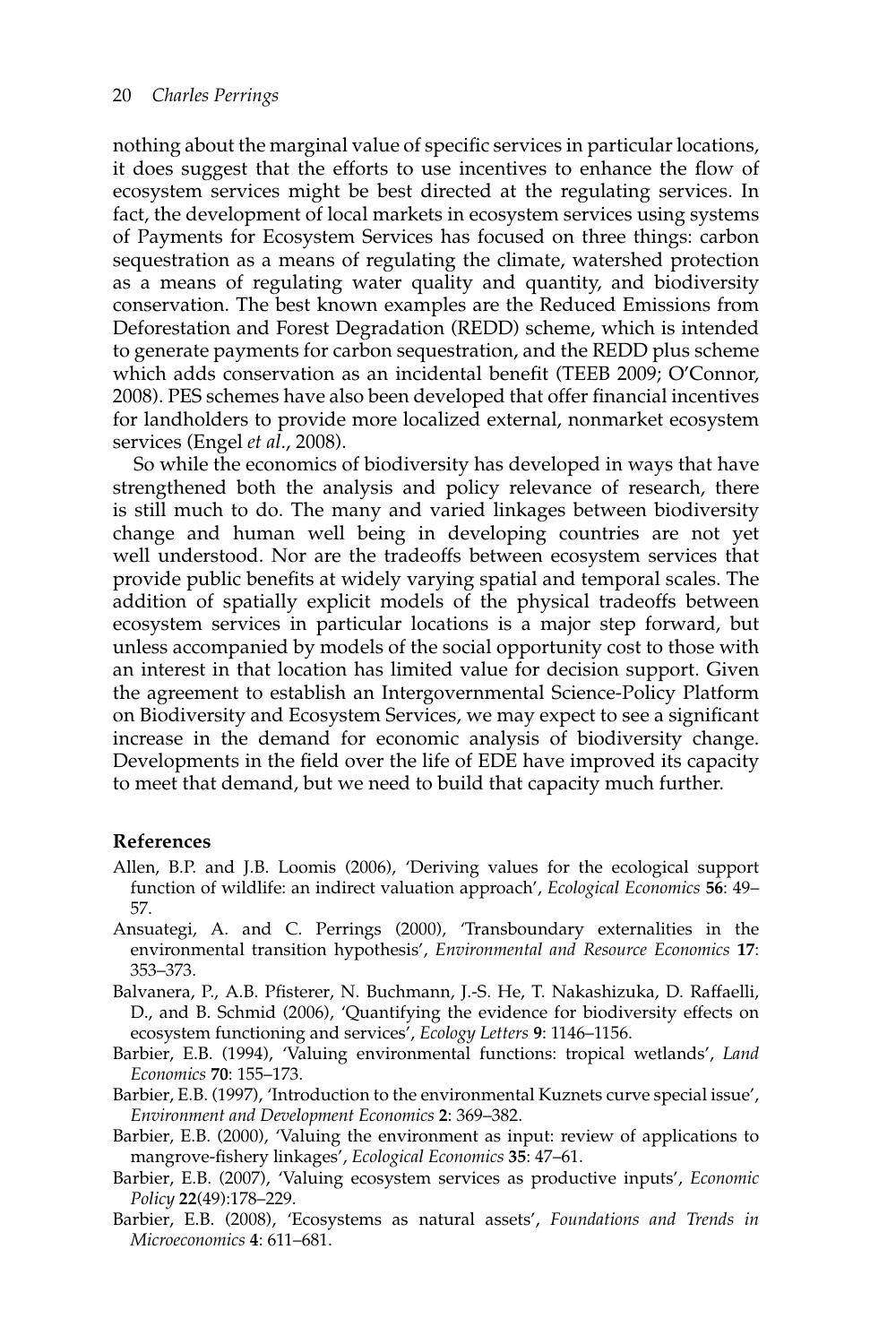- Batabyal, A.A. (1998) 'An optimal stopping approach to the conservation of biodiversity', *Ecological Modelling* **105**: 293–298.
- Brock, W.A., A.P. Kinzig, and C. Perrings (2010), 'Modeling the economics of biodiversity and environmental heterogeneity', *Environmental and Resource Economics* **46**: 43–58.
- Brock, W.A. and A. Xepapadeas (2002), 'Biodiversity management under uncertainty: Species selection and harvesting rules', in B. Kristrom, P. Dasgupta, and K. Lofgren (eds), *Economic Theory for the Environment: Essays in Honour of Karl-Goran Maler,* Cheltenham: Edward Elgar, pp. 62–97.
- Cardinale, B.J., D.S. Srivastava, J.E. Duffy, J.P. Wright, A.L. Downing, M. Sankaran, and C. Jouseau (2006), 'Effects of biodiversity on the functioning of trophic groups and ecosystems', *Nature* **443**: 989–992.
- Cassey, P., T.M. Blackburn, G.J. Russel, K.E. Jones, and J.L. Lockwood (2004), 'Influences on the transport and establishment of exotic bird species: an analysis of the parrots (Psittaciformes) of the world', *Global Change Biology* **10**: 417–426.
- Clark, C.W., F.H. Clarke and G.R. Munro (1979), 'The optimal exploitation of renewable resource stocks: problems of irreversible investment', *Econometrica* **47**: 25–47.
- Cole, M.A., A.J. Rayner, and J.M. Bates (1997), 'The environmental Kuznets curve: an empirical analysis', *Environment and Development Economics* **2**: 401–416.
- Convention on Biological Diversity (1993), United Nations Treaty Series, New York.
- Costello, C., M. Springborn, C. McAusland, and A. Solow (2007), 'Unintended biological invasions: does risk vary by trading partner?', *Journal of Environmental Economics and Management* **54**: 262–276.
- Dalmazzone, S. (2000), 'Economic factors affecting vulnerability to biological invasions', in C.W. Perrings, M. Williamson, and S. Dalmazzone (eds), *The Economics of Biological Invasions*, Cheltenham: Edward Elgar, pp. 17–30.
- Di Falco, S. and J.P. Chavas (2007), 'On the role of crop biodiversity in the management of environmental risk', in A. Kontoleon, U. Pascual, and T. Swanson (eds), *Biodiversity Economics: Principles, Methods, and Applications*, Cambridge: Cambridge University Press, pp. 581–593.
- Di Falco, S. and C. Perrings (2003), 'Crop genetic diversity, productivity and stability of agroecosystems. A theoretical and empirical investigation', *Scottish Journal of Political Economy* **50**: 207–216.
- Di Falco, S. and C. Perrings (2005), 'Crop biodiversity, risk management and the implications of agricultural assistance', *Ecological Economics* **55**: 459–466.
- Díaz, S., S. Lavorel, F.D. Bello, F. Quétier, K. Grigulis, and T.M. Robson (2007), 'Incorporating plant functional diversity effects in ecosystem service assessments', *Proceedings of the National Academy of Sciences of the United States of America* **104**: 20684–20689.
- Dietz, S. and N. Adger (2003), 'Economic growth, biodiversity loss and conservation effort', *Journal of Environmental Management* **68**: 23–35.
- Doak, D.F., D. Digger, E. Harding-Smith, M.A. Marvier, R. O'Malley, and D. Thomson (1998), 'The statistical inevitability of stability–diversity relationships in community ecology', *American Naturalist* **151**: 264–276.
- Eichner, T. and R. Pethig (2005), 'Ecosystem and economy: an integrated dynamic general equilibrium approach', *Journal of Economics* **85**: 213–249.
- Eichner, T. and J. Tschirhart (2007), 'Efficient ecosystem services and naturalness in an ecological economic model', *Environmental and Resource Economics* **37**: 733– 755.
- Eisworth, M.E. and W.S. Johnson (2002), 'Managing nonindigenous invasive species: insights from dynamic analysis', *Environmental and Resource Economics* **23**: 319–342.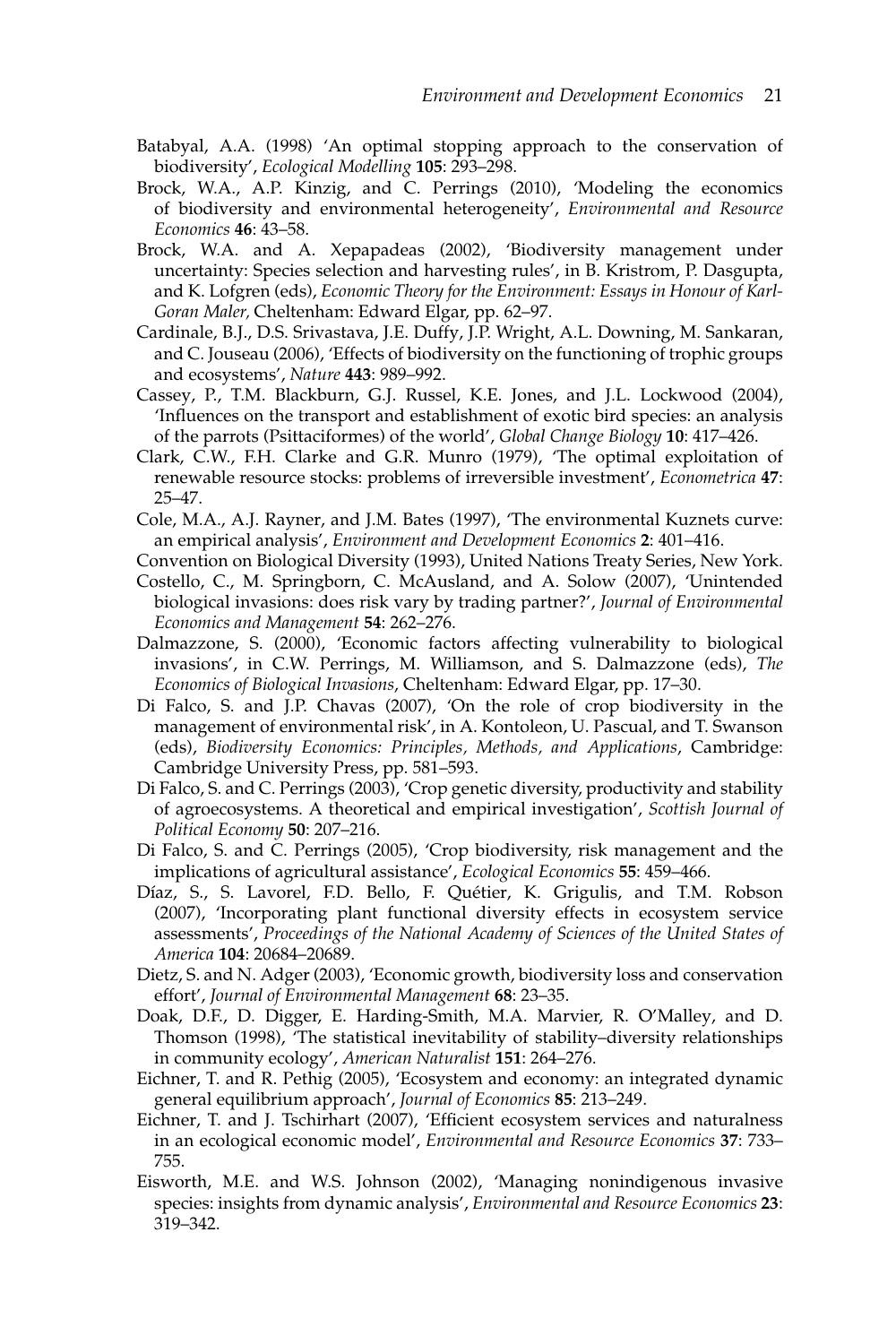- Engel, S., S. Pagiola, and S. Wunder (2008), 'Designing payments for environmental services in theory and practice: an overview of the issues', *Ecological Economics* **65**: 663–674.
- Fevre, E.M., B. Bronsvoort, K.A. Hamilton, and S. Cleaveland (2006), 'Animal movements and the spread of infectious diseases', *Trends in Microbiology* **14**: 125– 131.
- Finnoff, D. and J. Tschirhart (2003a), 'Harvesting in an eight species ecosystem', *Journal of Environmental Economics and Management* **45**: 589–611.
- Finnoff, D. and J. Tschirhart (2003b), 'Protecting an endangered species while harvesting its prey in a general equilibrium ecosystem model', *Land Economics* **79**: 160–180.
- Finnoff, D. and J. Tschirhart (2005), 'Identifying, preventing, and controlling successful invasive plant species using their phsyiological traits', *Ecological Economics* **52**: 397–416.
- Finnoff, D. and J. Tschirhart (2007), 'Linking dynamic economic and ecological general equilibrim models', University of Wyoming Department of Economics, Wyoming.
- Gersovitz, M. and J.S. Hammer (2003), 'Infectious diseases, public policy, and the marriage of economics and epidemiology', *The World Bank Research Observer* **18**: 129–157.
- Gersovitz, M. and J.S. Hammer (2004), 'The economical control of infectious diseases', *The Economic Journal* **114**: 1–27.
- Ginsberg, J., M. Mohebbi, R. Patel, L. Brammer, M. Smolinski, and L. Brilliant (2009), 'Detecting influenza epidemics using search engine query data', *Nature* **457**: 1012– 1014.
- Griffin, J.N., E.J. O'Gorman, M.C. Emmerson, S.R. Jenkins, A.-M. Klein, M. Loreau, and A. Symstad (2009), 'Biodiversity and the stability of ecosystem functioning', in D.B.S. Naeem, A. Hector, M. Loreau, and C. Perrings (eds), *Biodiversity, Ecosystem Functioning, and Human Wellbeing: An Ecological and Economic Perspective*, Oxford: Oxford University Press, pp. 78–93.
- Guan, Y., B.J. Zheng, Y.Q. He, X.L. Liu, Z.X. Zhuang, C.L. Cheung, S.W. Luo, P.H. Li, L.J. Zhang, Y.J. Guan, K.M. Butt, K.L. Wong, K.W. Chan, W. Lim, K.F. Shortridge, K.Y. Yuen, J.S.M. Peiris, and L.L.M. Poon (2003), 'Isolation and characterization of viruses related to the SARS coronavirus from animals in Southern China', *Science* **302**: 276–278.
- Hector, A. and R. Bagchi (2007), 'Biodiversity and ecosystem multifunctionality', *Nature* **448**: 188–190.
- Hooper, D.U., F.S.I. Chapin, J.J. Ewel, A. Hector, P. Inchausti, S. Lavorel, J.H. Lawton, D.M. Lodge, M. Loreau, S. Naeem, B. Schmid, H. Setälä, H., A.J. Symstad, J. Vandermeer, and D.A. Wardle (2005), 'Effects of biodiversity on ecosystem functioning: a consensus of current knowledge', *Ecological Monographs* **75**: 3–35.
- Horan, R.D., C. Perrings, F. Lupi, and E.H. Bulte (2002), 'Biological pollution prevention strategies under ignorance: the case of invasive species', *American Journal of Agricultural Economics* **84**: 1303–1310.
- Horan, R., J.F. Shogren, and B. Gramig (2008), 'Wildlife conservation payments to address habitat fragmentation and disease risk', *Environment and Development Economics* **13**: 415–439.
- Horan, R. and C. Wolf (2005), 'The economics of managing infectious wildlife disease', *American Journal of Agricultural Economics* **87**: 537–551.
- Jackson, L.E., U. Pascual, L. Brussaard, P. De Ruiter, and K.S. Bawa (2007), 'Biodiversity in agricultural landscapes: investing without losing interest', *Agriculture Ecosystems and Environment* **121**: 193–195.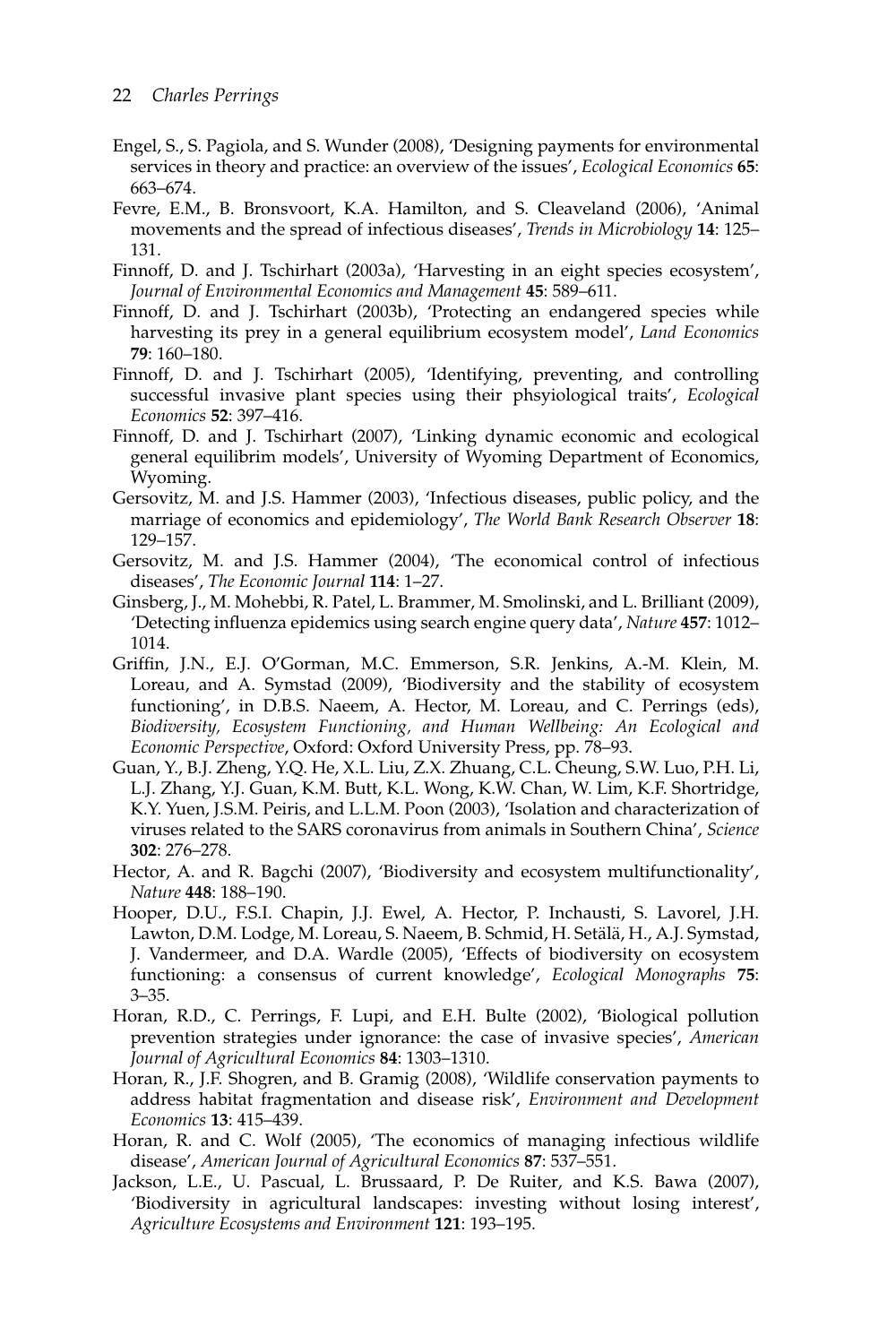- Johannesen, A.B. (2006), 'Designing integrated conservation and development projects (ICDPs): illegal hunting, wildlife conservation, and the welfare of the local people', *Environment and Development Economics* **11**: 247–267.
- Johannesen, A.B. and A. Skonhoft (2005) 'Tourism, poaching and wildlife conservation: what can integrated conservation and development projects accomplish?', *Resource and Energy Economics* **27**: 208–226.
- Karesh, W., R.A. Cook, E.L. Bennett, and J. Newcomb (2005), 'Wildlife trade and global disease emergence', *Emerging Infectious Diseases* **11**: 1000–1002.
- Kilpatrick, A.M., A.A. Chmura, D.W. Gibbons, R.C. Fleischer, P.P. Marra, and P. Daszak (2006), 'Predicting the global spread of H5N1 avian influenza', *Proceedings of the National Academy of Sciences USA* **103**: 19368–19373.
- Kim, S., J. Tschirhart, and S. Buskirk (2007), 'Reconstructing past population processes with general equilibrium models: house mice in Kern County, California, 1926–1927', *Ecological Modelling*, **209**: 235–248.
- Lanciotti, R.S., J.T. Roehrig, V. Deubel, J. Smith, M. Parker, K. Steele, B. Crise, K.E. Volpe, M.B. Crabtree, J.H. Scherret, R.A. Hall, J.S. Mackenzie, C.B. Cropp, B. Panigrahy, E. Ostlund, B. Schmitt, M. Malkinson, C. Banet, J. Weissman, N. Komar, H.M. Savage, W. Stone, T. Mcnamara, T., and D.J. Gubler (1999), 'Origin of the West Nile virus responsible for an outbreak of encephalitis in the northeastern United States', *Science* **286**: 2333–2337.
- Lavorel, S. and E. Garnier (2002) 'Predicting changes in community composition and ecosystem functioning from plant traits: revisiting the Holy Grail', *Functional Ecology* **16**: 545–556.
- Leung, B., D.M. Lodge, D. Finnoff, J.F. Shogren, M.A. Lewis, and G. Lamberti (2002), 'An ounce of prevention or a pound of cure: bioeconomic risk analysis of invasive species', *Royal Society of London, Biological Sciences* **269**: 2407–2413.
- Levine, J.M. and C.M. D'antonio (2003), 'Forecasting biological invasions with increasing international trade', *Conservation Biology* **17**: 322–326.
- Loreau, M., S. Naeem, and P. Inchausti (2002), *Biodiversity and Ecosystem Functioning: Synthesis and Perspectives*, Oxford: Oxford University Press.
- Lovell, S.J., S.F. Stone, and L. Fernandez (2006), 'The economic impacts of aquatic invasive species: a review of the literature', *Review of Agricultural and Resource Economics* **35**: 195–208.
- Majumder, P., R.P. Berrens, and A.K. Bohara (2006), 'Is there an Environmental Kuznets Curve for the risk of biodiversity loss?', *The Journal of Developing Areas* **39**: 175–190.
- Mäler, K.-G. (1974), *Environmental Economics: A Theoretical Inquiry*, Baltimore: Johns Hopkins Press.
- Markandya, A. (2000), 'Poverty, Environment and Development', in H. Folmer, H.L. Gabel, S. Gerking, and A. Rose (eds), *Frontiers of Environmental Economics*, Cheltenham: Edward Elgar.
- McNaughton, S.J. (1977), 'Diversity and stability of ecological communities: a comment on the role of empiricism in ecology', *American Naturalist* **111**: 515–525.
- McNeely, J.A. (2001), 'An introduction to human dimensions of invasive alien species', in J.A. McNeely (ed.), *The Great Reshuffling. Human Dimensions of Invasive Alien Species*, Gland: IUCN, pp. 5–20.
- Millennium Ecosystem Assessment (2005), *Ecosystems and Human Well-being: General Synthesis*, Washington, DC: Island Press.
- Mills, J.H. and T.A. Waite (2009), 'Economic prosperity, biodiversity conservation, and the environmental Kuznets curve', *Ecological Economics* **68**: 2087–2095.
- Murray, J.D. (2002) *Mathematical Biology*, New York: Springer.
- Naeem, S. (1998), 'Species redundancy and ecosystem reliability', *Conservation Biology* **12**: 39–45.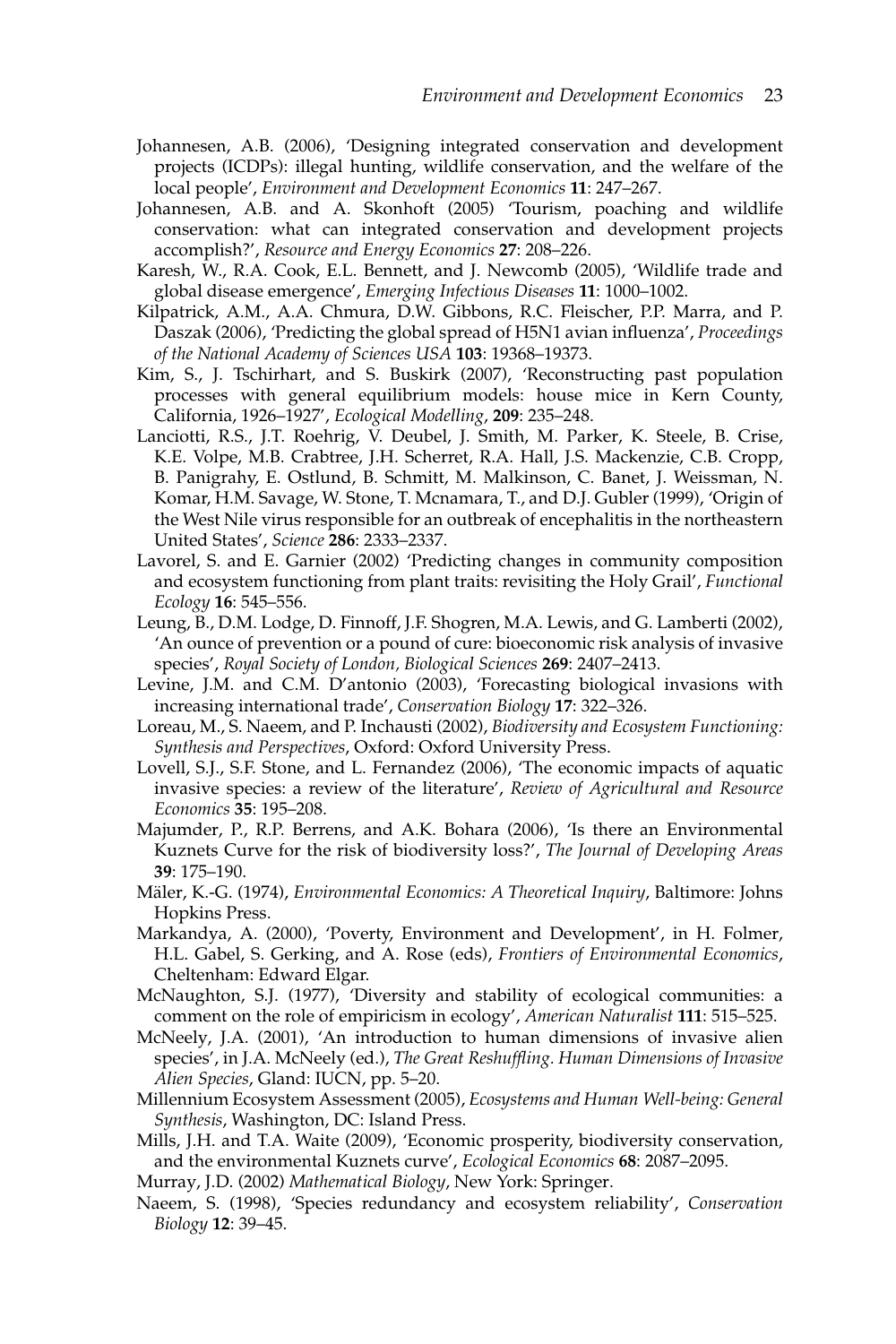- Naeem, S., D. Bunker, A. Hector, M. Loreau, and C. Perrings (2009), *Biodiversity, Ecosystem Functioning, and Human Wellbeing: An Ecological and Economic Perspective*, Oxford: Oxford University Press.
- Naeem, S. and S. Li (1997), 'Biodiversity enhances ecosystem reliability', *Nature* **390**: 507–509.
- Nelson, E., G. Mendoza, J. Regetz, S. Polasky, H. Tallis, D.R. Cameron, K.M.A. Chan, G.C. Daily, J. Goldstein, P.M. Kareiva, E. Lonsdorf, R. Naidoo, T.H. Ricketts, and M.R. Shaw (2009), 'Modeling multiple ecosystem services, biodiversity conservation, commodity production, and tradeoffs at landscape scales', *Frontiers in Ecology and the Environment* **7**: 4–11.
- Nelson, E., S. Polasky, D.J. Lewis, A J. Plantinga, E. Lonsdorf, D. White, D. Bael, and J.J. Lawler (2008), 'Efficiency of incentives to jointly increase carbon sequestration and species conservation on a landscape', *Proceedings of the National Academy of Sciences USA* **105**: 9471–9476.
- Norberg, J., D.P. Swaney, J. Dushoff, J. Lin, R. Casagrandi, and S.A. Levin (2001), 'Phenotypic diversity and ecosystem functioning in changing environments: a theoretical framework', *Proceedings of the National Academy of Sciences* **98**: 11376– 11381.
- Norton-Griffiths, M. (2000), 'Wildlife losses in Kenya: an analysis of conservation policy**'**, *Natural Resource Modeling* **13**: 13–34.
- Norton-Griffiths, M. and C. Southey (1995), 'The opportunity costs of biodiversity conservation in Kenya', *Ecological Economics* **12**: 125–139.
- Nuno, M.G., G. Chowell, and A.B. Gurnel (2007), 'Assessing the role of basic control measures, antivirals and vaccine in curtailing pandemic influenza: scenarios for the US, UK and the Netherlands',*Journal of the Royal Society Interface* **4**: 505– 521.
- O'Connor, D. (2008), 'Governing the global commons: linking carbon sequestration and biodiversity conservation in tropical forests', *Global Environmental Change* **18**: 368–374.
- Olson, L.J. (2006), 'The economics of terrestrial invasive species: a review of the literature', *Review of Agricultural and Resource Economics* **35**: 178–194.
- Olson, L.J. and S. Roy (2002), 'The economics of controlling a stochastic biological invasion', *American Journal of Agricultural Economics* **84**: 1311–1316.
- Olson, L.J. and S. Roy (2005), 'On prevention and control of an uncertain biological invasion', *Review of Agricultural Economics* **27**: 491–497.
- Pacala, S. and D. Tilman (1994), 'Limiting similarity in mechanistic and spatial models of plant competition in heterogeneous environments', *The American Naturalist* **143**: 222–257.
- Pavlin, B., L.M. Schloegel, and P. Daszak (2009), 'Risk of importing zoonotic diseases through wildlife trade, United States', *Emerging Infectious Disease* **15**: 1721–1726.
- Perrings, C., K. Dehnen-Schmutz, J. Touza, and M. Williamson, M. (2005), 'How to manage biological invasions under globalization', *Trends in Ecology and Evolution* **20**: 212–215.
- Perrings, C., E. Fenichel, and A. Kinzig, A. (2010), 'Externalities of globalization: bioinvasions and trade', in C. Perrings, H. Mooney, and M. Williamson (eds), *Bioinvasions and Globalization: Ecology, Economics, Management and Policy,* Oxford: Oxford University Press.
- Perrings, C., C. Folke, and K.-G. Maler (1992), 'The Ecology and Economics of Biodiversity Loss–the Research Agenda', *Ambio* **21**: 201–211.
- Perrings, C. and M. Gadgil (2003), 'Conserving biodiversity: reconciling local and global public benefits', in I. Kaul, P. Conceicao, K. Le Goulven, and R.L. Mendoza, *Providing Global Public Goods: Managing Globalization*, Oxford: Oxford University Press, pp. 532–555.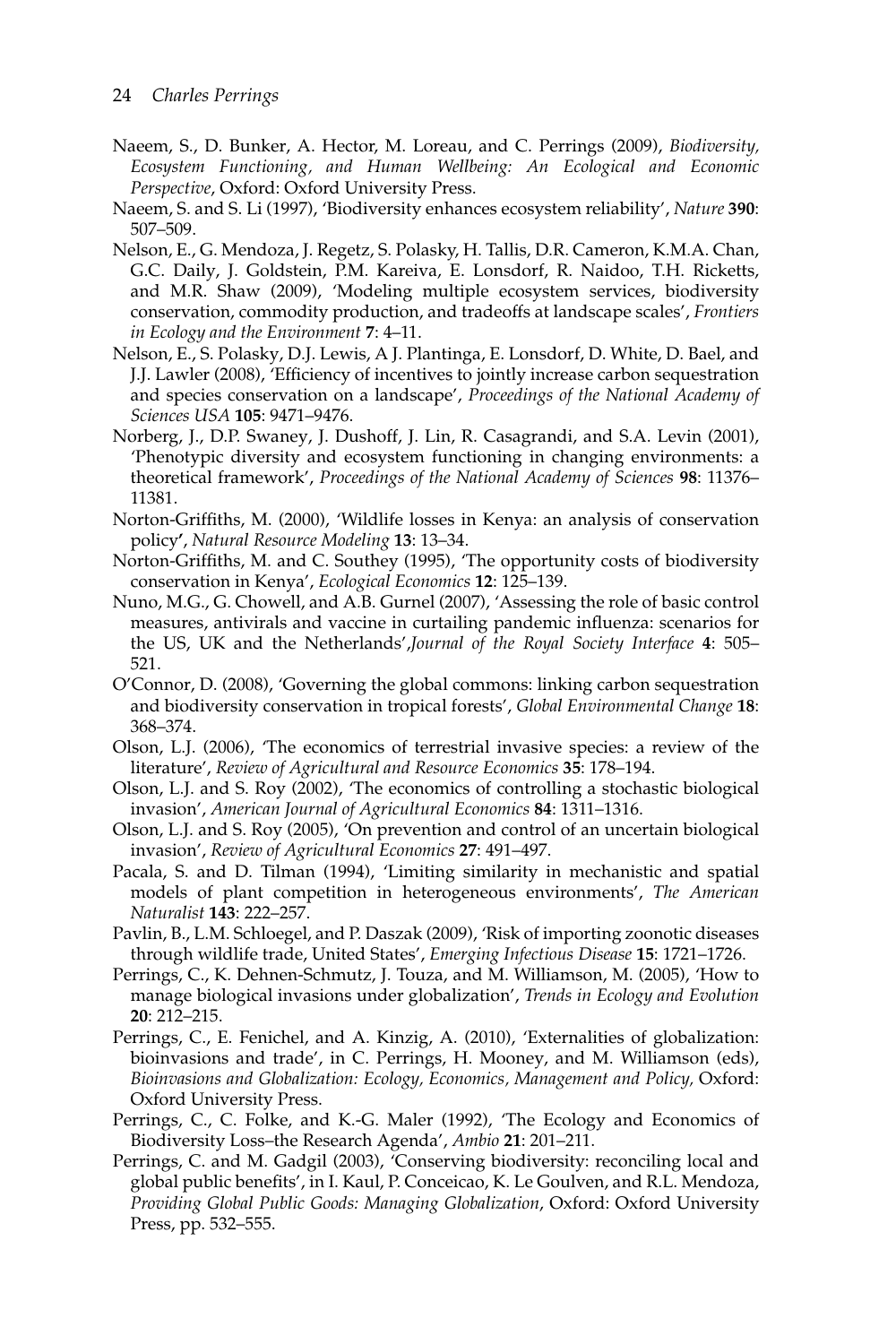- Perrings, C. and G. Halkos (2010), 'Biodiversity loss and income growth in poor countries: the evidence', ecoServices Working Paper, Arizona State University, Tempe, AZ.
- Perrings, C. and B. Walker (1997), 'Biodiversity, resilience and the control of ecological-economic systems: the case of fire-driven rangelands', *Ecological Economics* **22**: 73–83.
- Perrings, C. and B.H. Walker (2005), 'Conservation in the optimal use of rangelands', *Ecological Economics* **49**: 119–128.
- Pimentel, D., S. Mcnair, S. Janecka, J. Wightman, C. Simmonds, C. O'Connell, E. Wong, L. Russel, C. Zern, T. Aquino, and T. Tsomondo (2001), 'Economic and environmental threats of alien plant, animal and microbe invasions', *Agriculture, Ecosystems and Environment* **84**: 1–20.
- Polasky, S. (2010), 'A model of prevention, detection, and control for invasive species', in C. Perrings, H. Mooney, and M. Williamson (eds), *Globalization and Bioinvasions: Ecology, Economics, Management and Policy*, Oxford: Oxford University Press, pp. 100–109.
- Polasky, S., E. Nelson, J. Camm, B. Csuti, P. Fackler, E. Lonsdorf, C. Montgomery, D. White, J. Arthur, B. Garber-Yonts, R. Haight, J. Kagan, A. Starfield, and C. Tobalske (2008), 'Where to put things? Spatial land management to sustain biodiversity and economic returns', *Biological Conservation* **141**: 1505–1524.
- Pratt, J.W. (1964), 'Risk aversion in the small and in the large', *Econometrica* **32**: 122– 136.
- Rweyemamu, M.M. and V.M. Astudillo (2002), 'Global perspective for foot and mouth disease control', *Revue Scientifique Et Technique De L Office International Des Epizooties* **21**: 765–773.
- Sachs, J.D., J.E.M. Baillie, W.J. Sutherland, P.R. Armsworth, N. Ash, J. Beddington, T.M. Blackburn, B. Collen, B. Gardiner, K.J. Gaston, H.C.J. Godfray, R.E. Green, P.H. Harvey, B. House, S. Knapp, N.F. Kumpel, D.W. Macdonald, G.M. Mace, J. Mallet, A. Matthews, R.M. May, O. Petchey, A. Purvis, D. Roe, K. Safi, K. Turner, M. Walpole, R. Watson, and K.E. Jones (2009), 'Biodiversity conservation and the millennium development goals', *Science* **325**: 1502–1503.

Sandler, T. (2004), *Global Collective Action*, Cambridge: Cambridge University Press.

- Semmens, B.X., E.R. Buhle, A.K. Salomon, and C.V. Pattengill-Semmens (2004), 'A hotspot of non-native marine fishes: evidence for the aquarium trade as an invasion pathway', *Marine Ecology Progress Series* **266**: 239–244.
- Sharov, A.A., D. Leonard, A.M. Liebhold, and N.S. Clemens (2002), 'Evaluation of preventive treatments in low-density gypsy moth populations using pheromone traps', *Journal of Economic Entomology* **95**: 1205–1215.
- Sharov, A.A., A.M. Liebhold, and E.A. Roberts (1998), 'Optimizing the use of barrier zones to slow the spread of gypsy moth (Lepidoptera : Lymantriidae) in North America', *Journal of Economic Entomology* **91**: 165–174.
- Smale, M., J. Hartell, P.W. Heisey, and B. Senauer (1998), 'The contribution of genetic resources and diversity to wheat production in the Punjab of Pakistan', *American Journal of Agricultural Economics* **80**: 482–493.
- Smith, K.F. (2008), 'U.S. regulation of live animal trade', *Invited, Trade and Biological Resources News Digest. A publication of the International Centre for Trade and Sustainable Development* **3**: 6–7.
- Smith, K.F., M. Behrens, L.M. Schloegel, N. Marano, S. Burgiel, and P. Daszak (2009a), 'Reducing the risks of the wildlife trade', *Science* **324**: 594–595.
- Smith, R.D., M.R. Keogh-Brown, A. Barnett, and J. Tait (2009b), 'The economywide impact of pandemic influenza on the UK: a computable general equilibrium modelling experiment', *British Medical Journal*, **339**: b4571.
- Stern, D.I. (1998), 'Progress on the Environmental Kuznets Curve', *Environment and Development Economics* **3**: 381–394.